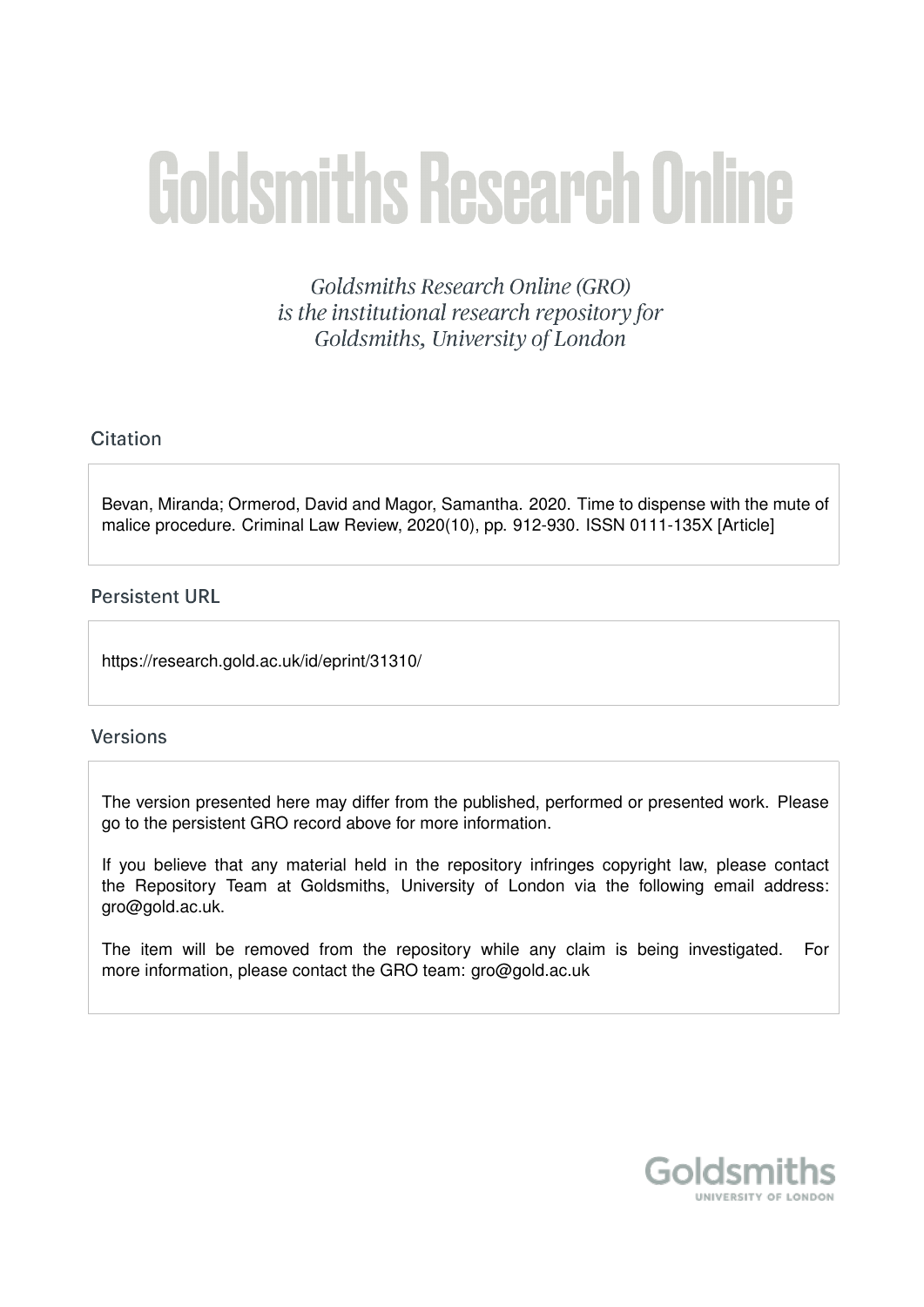# **Time to dispense with the mute of malice procedure1**

#### **MIRANDA BEVAN, DAVID ORMEROD, SAMANTHA MAGOR**

#### **ABSTRACT**

*This article reviews the procedure for determining whether a defendant is "mute of malice". It concludes that the procedure is unnecessary and anachronistic, and has been rendered effectively obsolete by statutory reform and modern trial processes under the Criminal Procedure Rules. It is time for this vestigial procedure to be formally repealed.*

#### **INTRODUCTION**

This article examines whether it is possible to dispense with the mute of malice procedure in Crown Court trials. That procedure is engaged when a defendant fails to answer to the indictment on arraignment. It involves a jury being empanelled to determine the discrete issue of whether the accused is "mute of malice" or "mute by visitation of God." The distinction is usefully summarised in *Halsbury's Laws of England*:

"A defendant is mute of malice where they are deliberately silent, and mute by visitation of God where they are silent for reasons beyond their control."<sup>2</sup>

The article begins with an illustration of how the mute of malice procedure was bypassed in a recent trial. It then briefly describes the procedure's historical evolution, contrasted with the development of the procedure for assessing unfitness to plead – a determination with which it is closely allied. We then turn to consider the status of the procedure in the context of the modern criminal trial (governed by the Criminal Procedure Rules (Crim PR) and the Criminal Practice Directions (Crim PD)). Our conclusion is that the criminal trial process has effectively dispensed with this historical anachronism. In the modern Crown Court trial, which by necessity is becoming ever more efficient, $3$  there is no place for the time-consuming and

<sup>&</sup>lt;sup>1</sup> We are grateful to HH Judge Donne RD QC, Professor Ronnie Mackay, Dr Penelope Brown and Professor Peter Hungerford-Welch for comments on an earlier draft and to Chloe Reddock for additional research assistance. The errors remaining are ours.

<sup>2</sup> *Criminal Procedure* (Volume 27 (2015) para 356).

<sup>3</sup> *Review of Efficiency in Criminal Proceedings* by The Rt Hon Sir Brian Leveson President of the Queen's Bench Division, January 2015. Accessible at https://www.judiciary.uk/wp-content/uploads/2015/01/review-of-efficiencyin-criminal-proceedings-20151.pdf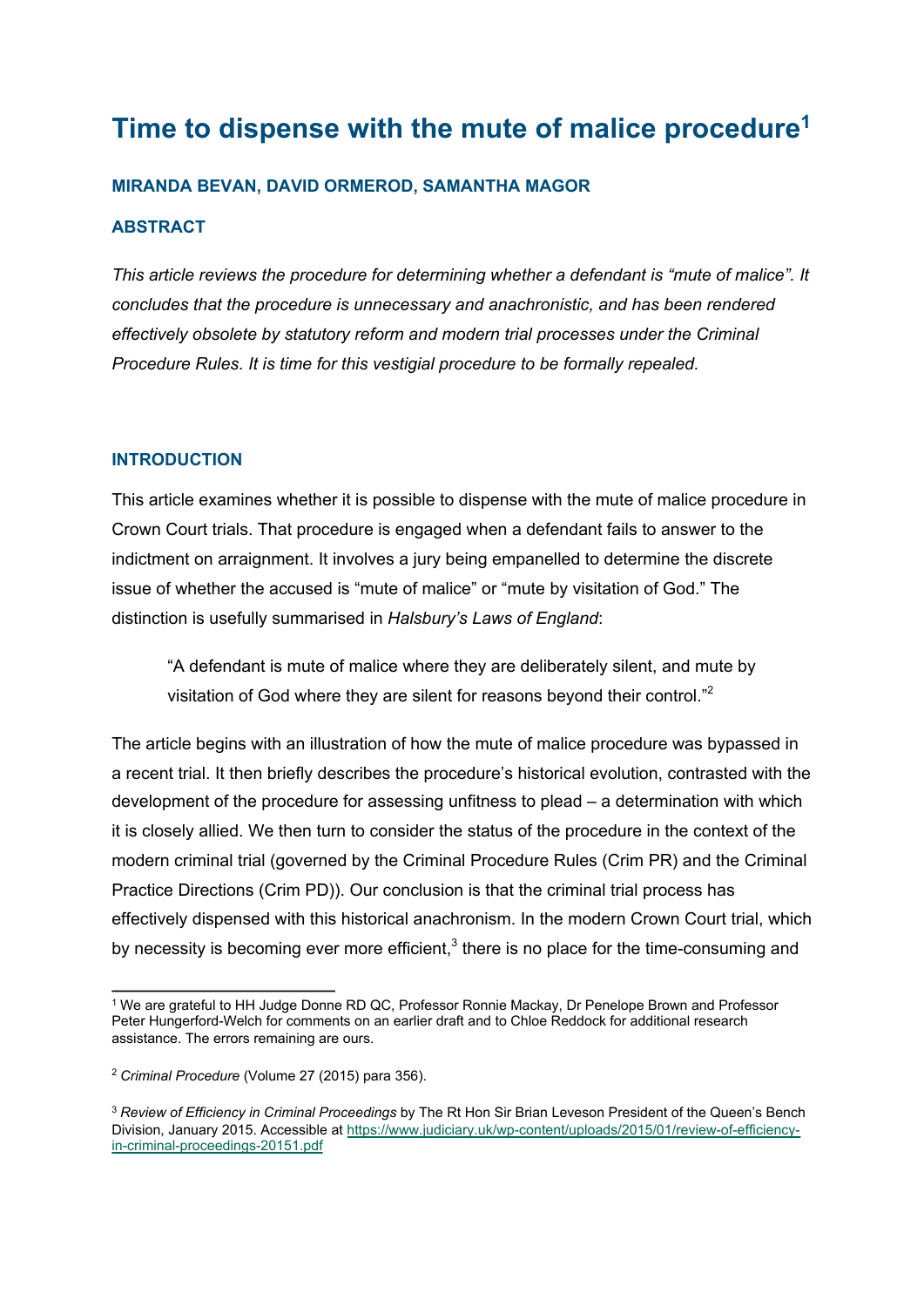costly process of empanelling a jury to determine whether a defendant is "mute of malice" or "mute by visitation of God". The verdict which results has no bearing on the conduct of the trial, or the adjustment of the proceedings to accommodate the defendant's needs. The procedure serves no useful purpose and should be formally abolished.

Nonetheless, we recognise fully the challenges the silent defendant presents for the court and that these should not be underestimated. Our examination of the mute of malice procedure highlights the difficulty of ensuring that a silent defendant is afforded the means to participate effectively in the process so that a fair trial can take place, whilst as far as possible respecting the defendant's legal agency.<sup>4</sup> Ultimately, the focus should not be on the reasons for silence, but on obtaining a medical and/or other professional assessment of the defendant's ability to participate effectively in the trial process. The article thus concludes with a call for reform of the test for unfitness to plead and its application in all criminal trials.

#### **MUTE OF MALICE AND MODERN TRIAL PRACTICE**

In *R v Saif* in 2019, at Inner London Crown Court, HHJ Donne QC was faced with a defendant (D) who was on remand and appeared by video link at the Plea and Trial Preparation Hearing (PTPH).<sup>5</sup> He was unrepresented, had not applied for legal aid and appeared "flopped over the desk and not responding." The judge noted that it was unclear whether D was being uncooperative or was unwell. The PTPH was adjourned for D to obtain legal aid and for consideration of his mental state. A direction was made for D to be produced at court for the adjourned hearing. The judge ordered a psychiatric report to determine whether D was suffering from a mental illness which might render him unfit to plead. The psychiatrist reported that D refused to see her. Her report was based on other information available to her. It recorded that D communicated with staff only in writing in Arabic, but that he engaged with the prison Imam and reported to him that "his refusal to speak is linked to immigration issues." The psychiatric report concluded that D "does not exhibit any behaviour which might be consistent with mental illness", although it was acknowledged that he had a history of self-harm and refusing food. D subsequently did not apply for legal aid, remained unrepresented and refused to leave his cell for future hearings

<sup>4</sup> Including the right of persons with disabilities to enjoy legal capacity on an equal basis with others, and to be supported to do so (Articles 12 and 13 of the United Nations Convention on the Rights of Person with Disabilities (opened for signature 30 March 2007) (UNCRPD).

<sup>5</sup> We are grateful to HHJ Donne RD QC for making available his written ruling as delivered in open court.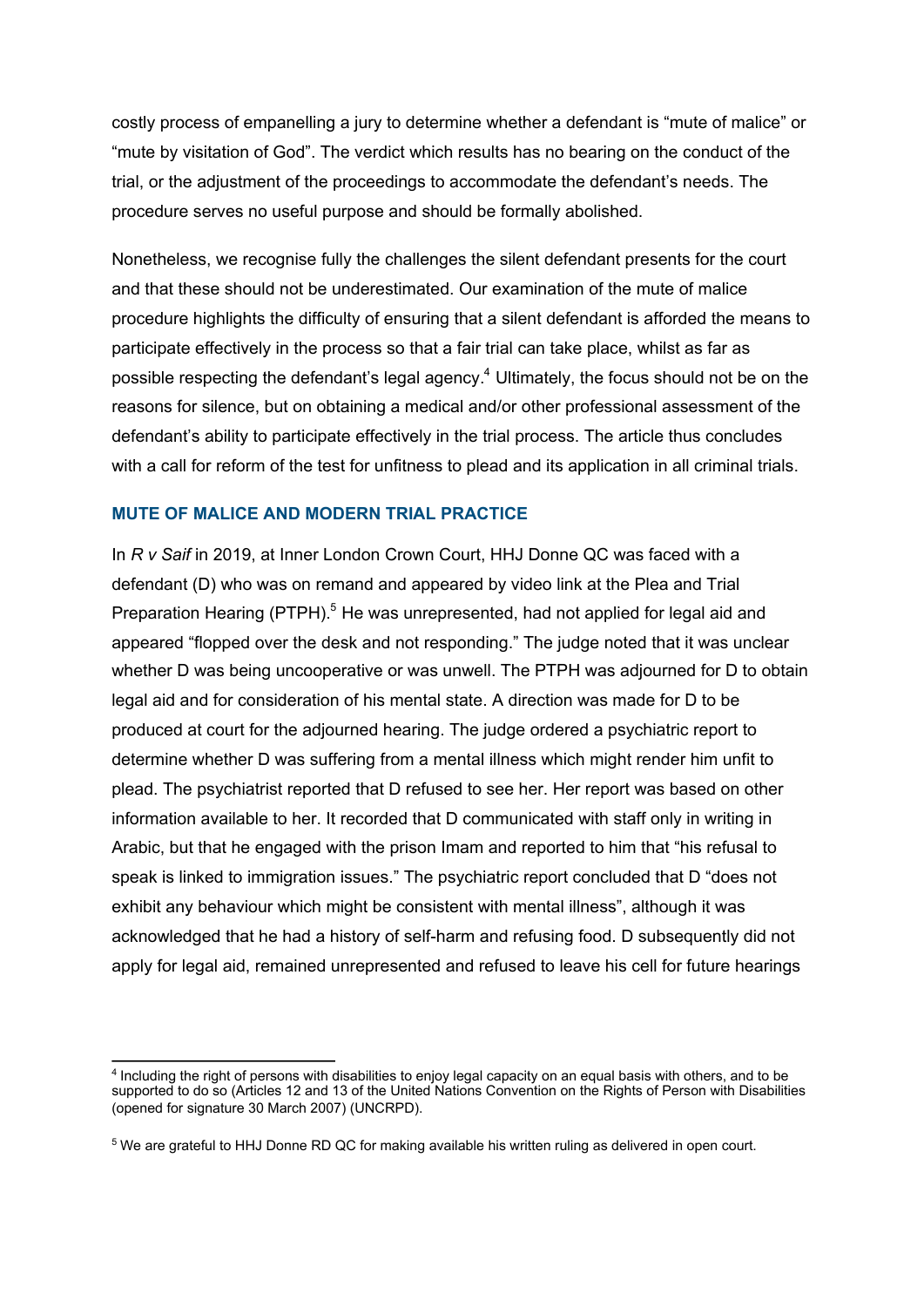The judge concluded that there was no issue of unfitness to plead. The Crown then invited the judge to empanel a jury to consider whether D was mute of malice. The judge rejected that suggestion, ruling that the mute of malice procedure had been rendered obsolete by modern statutory trial processes and rule 3.24 of the Crim PR, which provides "(a) if the defendant declines to enter a plea, the court *must* treat that as a not guilty plea unless rule 25.10 applies (Defendant unfit to plead)[emphasis added]". HHJ Donne QC ruled that:

"having no evidence that the defendant is unfit to be tried and applying s.6 of the Criminal Law Act 1967 and rule 3.24 of the Criminal Procedure Rules, I enter a plea of not guilty on the defendant's behalf and a jury will be empanelled to try him on the single count he faces."

The case prompts numerous questions. What are the ramifications of bypassing the mute of malice procedure? Has it been rendered obsolete by the statutory changes to the fitness to plead regime or by the Criminal Law Act 1967? Was rule 3.24 of the Crim PR intended to abolish the procedure and does the Crim PR Committee have vires to achieve that outcome? What implications are there for necessary explanations to the accused and to the jury empanelled to try him?

#### **THE DEVELOPMENT OF THE MUTE OF MALICE PROCEDURE**

#### **An ancient pedigree – the 'mute of malice' procedure before 1827**

The procedure for dealing with defendants who remain silent on arraignment has an ancient pedigree, driven by imperatives of the early trial process. From the late medieval period a prisoner was required to plead to the indictment and accept trial by jury. The defendant who pleaded not guilty was asked 'Culprit, how will you be tried?' to which the defendant had to reply 'By God and my country'.<sup>6</sup> Jury trial was thus conceived as a 'consensual proceeding' which the defendant had a right to decline, although this conception itself was a relic of the period prior to 1215 when the defendant could choose jury trial as an alternative to trial by ordeal.  $^7$  A defendant who refused to enter a plea and/or to accept jury trial, whether staying silent or otherwise, was considered to 'stand mute'.<sup>8</sup>

<sup>6</sup> I. J. F. Stephen, *A History of Criminal Law in England* (1883) at 297-298.

<sup>7</sup> J. H. Langbein *Torture and the Law of Proof: Europe and England in the Ancien Regime* (Chicago: University of Chicago Press, 1977) 75

<sup>8</sup> M. Hale, *The History of the Pleas of the Crown Vol II* (1736) (reprinted by Professional Books Ltd, London), p.316.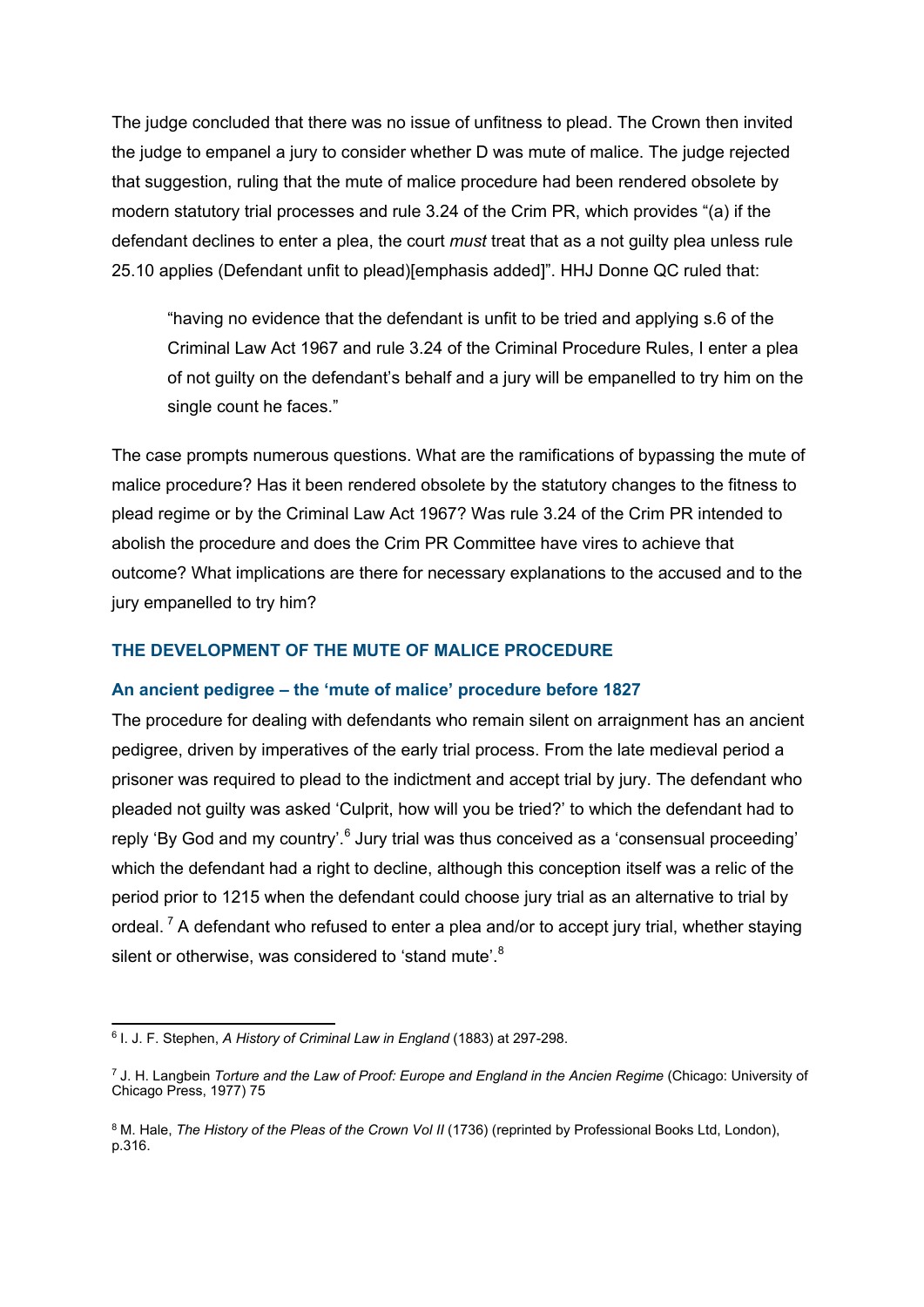There was benefit in refusing to plead since a man executed on conviction (the standard sentence for a felony) forfeited all his property. For an accused who wilfully refused to plead or put himself on his country, the penalty was 'peine forte et dure', a practice which developed to involve starvation and being pressed by heavy stones, whilst stretched spreadeagled on the ground, until the prisoner submitted to trial, was crushed to death or starved.<sup>9</sup> But the deceased's property rights were secured for his heir.<sup>10</sup> Given the extreme nature of the penalty, it is unsurprising that a jury would be empanelled to decide the issue of whether the defendant was wilfully silent ('mute of malice') or in the alternative 'mute by visitation of God<sup>'11</sup> It is unsurprising too that the gruesome nature of the penalty broke the resolve of some. John Stevens, indicted for a highway robbery in 1741, refused to enter a plea, having taken objection to the seizure from him on arrest of a 'considerable Sum of Money'. Found 'mute of malice' by a jury, the judge read to him the terrible process which would follow. The proceedings record that although the executioner had been 'sent for to perform the usual Office of tying the Prisoner's Thumbs' Stevens pleaded not guilty 'before the Execution of the Sentence'.<sup>12</sup>

The barbarity of 'peine forte et dure', and the advantage of silence, were ended by the Felony and Piracy Act 1772<sup>13</sup> under which those determined by the jury to stand "mute of malice" were instead treated as if they had pleaded guilty and were sentenced to execution. However, the importance of distinguishing between the wilfully silent and those who were unable to enter a plea remained. A finding of "mute by visitation" was not an absolute bar to the accused being tried. However, as Hale describes, there was a 'presumption of ideotism' in such cases, on the basis that such a person would lack an understanding of 'what is forbidden by law to be done, or under what penalties' and so should not be tried.<sup>14</sup> The

<sup>13</sup> 12 Geo.3c.20.

<sup>9</sup> D. Grubin, "What constitutes fitness to plead?" [1993] Crim. L.R. 1993, 748; Andrea McKenzie "This Death Some Strong and Stout Hearted Man Doth Choose: The Practice of Peine Forte et Dure in Seventeenth- and Eighteenth-Century England" (2005), Law and History Review 23(2), 279. The case of John Stevens (1841)

<sup>10</sup> Hale *ibid*, Vol II, p.319. For discussion of alternative motivations for undergoing peine forte et dure, particularly the preservation of reputation and the express rejection of the tribunal, see A. McKenzie (ibid).

<sup>11</sup> W. Hawkins, *A Treatise of the Pleas of the Crown*, 8th Ed., John Curwood ed. London, (1824) Book II, Ch 30 section 5.

<sup>&</sup>lt;sup>12</sup> Old Bailey Proceedings Online (www.oldbaileyonline.org, version 8.0, 03 July 2020), Ordinary of Newgate's Account, September 1741 (OA17410916).

<sup>14</sup> M. Hale, *The History of the Pleas of the Crown*, Vol I (reprinted by Professional Books Ltd, London), p.34. See Grubin *ibid* fn 9 for discussion.]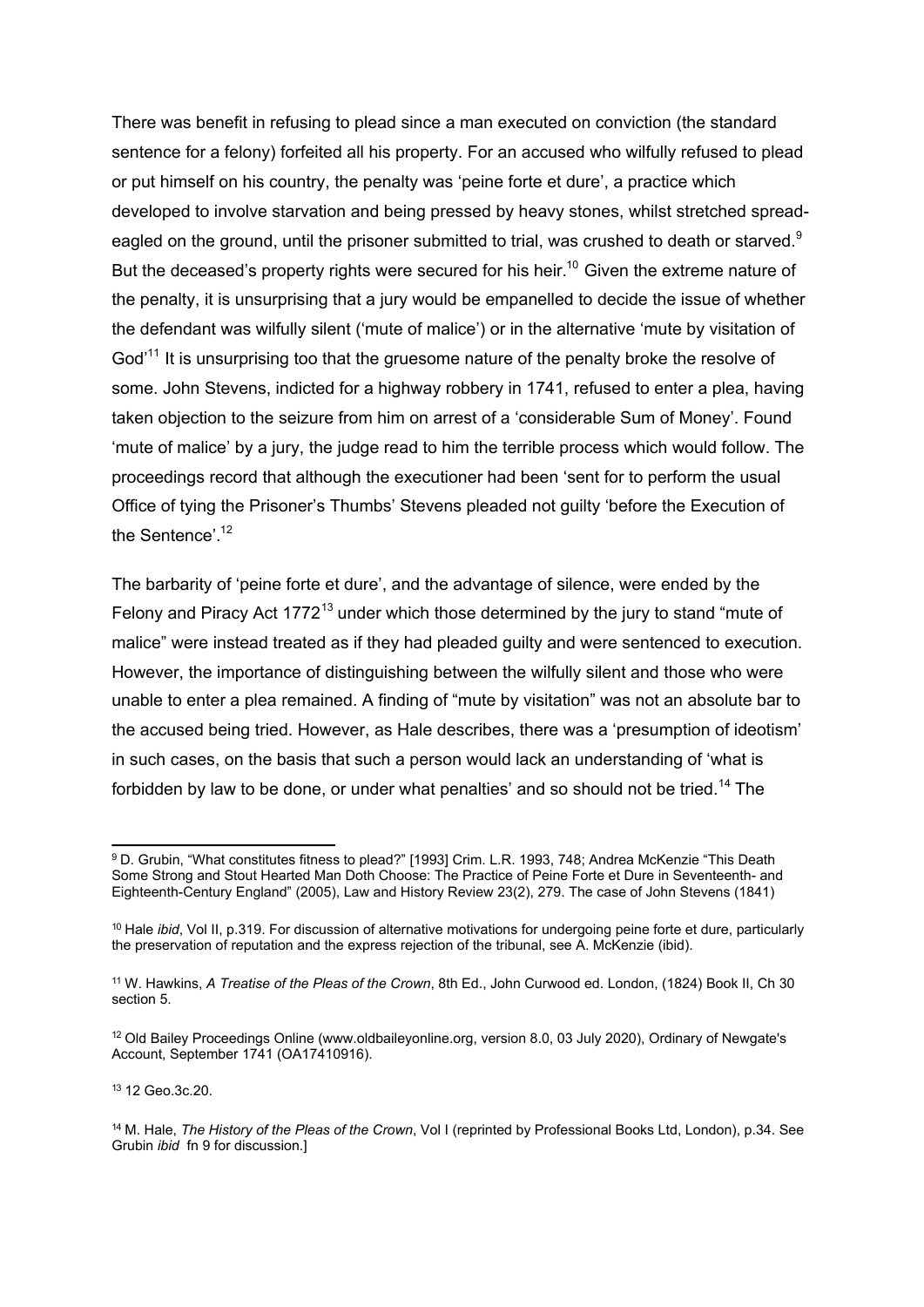presumption could be rebutted, as occurred in the case of *Elizabeth Steel,* <sup>15</sup> a defendant who had been deaf and without speech since birth. In that case the judges assembled to consider the proper approach to be taken to an accused found "mute by visitation"'. They concluded that the presumption could be 'repelled by evidence of that capacity to understand by signs and tokens.' In such cases a not guilty plea would be entered but particular care would be taken to protect the interests of the silent defendant during trial. As Hawkins explains:

"the judges of the court (who are always to be of counsel with the prisoner, to see that he have law and justice) shall not only cause the felony to be enquired of, but also, whether the prisoner be the same person and all the other matters which he might have pleaded in his defence."<sup>16</sup>

The emphasis on the court being 'of counsel with the prisoner' was particularly significant given that at this time defendants were frequently unrepresented.<sup>17</sup>

During this period, there was a distinction between 'ideotism' and 'insanity on arraignment'. In the latter case, Hale explains, the defendant could not be arraigned or tried because their 'phrenzy' prevented them from pleading 'advisedly' to the indictment. Where a jury determined that the defendant's 'phrenzy' was genuine, they would be 'remitted to prison until that incapacity be removed'.<sup>18</sup> This was subsequently recognised in statute – section 2 of the Criminal Lunatics Act 1800 required an accused found by a jury to be 'insane' on arraignment such that he 'cannot be tried' to be detained 'in strict custody until His Majesty's Pleasure shall be known'.<sup>19</sup>

#### **Declining significance of the "mute of malice" determination**

In 1827 the Criminal Law Act (CLA 1827) fundamentally changed the significance of a 'mute of malice' determination, by reversing the procedural effect of such a verdict. Section 2 of that Act provided that, where an accused was found 'mute of malice', 'in every such case it

<sup>15</sup> 168 E.R. 328 (1787). Trial following a determination of 'mute be visitation' also occurred in *Thomas Jones* 1773 1 Lea CC 452(n), *George Halton* (1824) Ryan & Moody 78, and *William Thompson's Case*, 168 E.R. 1106 (1827), the latter two cases resulting in acquittals.

<sup>16</sup> Hawkins *above n11* Book II*,* Ch 30 Section 7.

<sup>17</sup> Representation was allowed for misdemeanour (summary) trials, but there was no formal right of representation for felony trials (on indictment) until the 1836 Prisoners' Counsel Act.

<sup>18</sup> M. Hale, *The History of the Pleas of the Crown*, Vol I (reprinted by Professional Books Ltd, London), p.34-35.

<sup>19</sup> 39 & 40 Geo.3, c.94 set out in *R v Emery* [1909] 2 KB 81.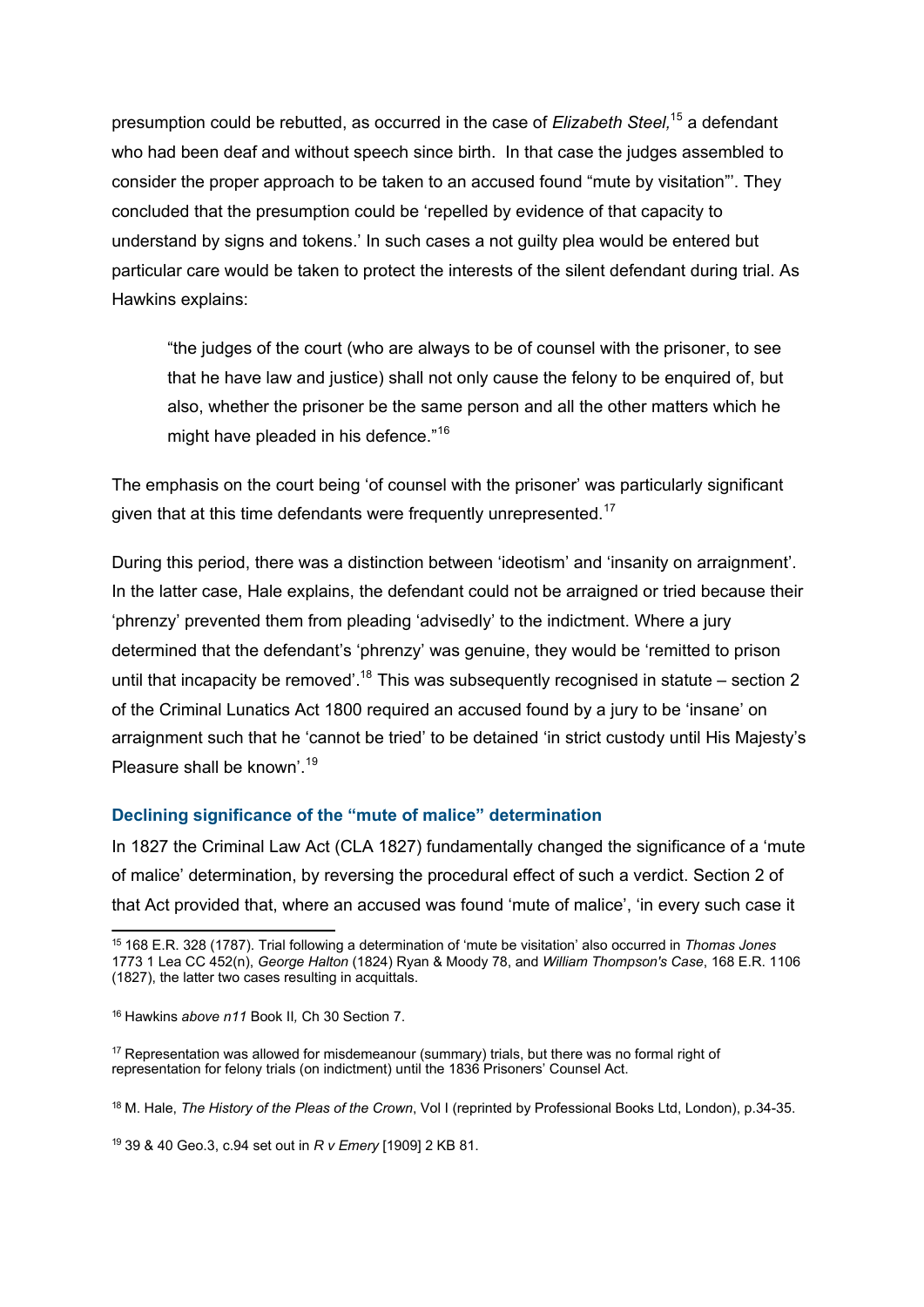shall be lawful for the Court, if it shall so think fit, to order the proper officer to enter a plea of 'Not guilty'.<sup>20</sup> The Bill as first introduced proposed a continuation of the approach taken in the 1772 Act, $^{21}$  but was amended subsequently. Whilst it is not possible to trace the evolution of the Bill in its entirety in Hansard, the contribution of Mr Scarlett MP objecting to the status quo provides some indication that the practice of the courts prompted the change. He noted:

'Judges are uniformly unwilling to enter guilty pleas when a defendant did not explicitly plead guilty. Where defendants refuse to plead, judges enter 'not guilty' pleas for them and a trial commences.<sup>'22</sup>

There were significant developments in caselaw as well during this period. In 1836 Alderson B's judgment in *Pritchard<sup>23</sup>* (drawing on *Dyson)*<sup>24</sup>confirmed the requirement for a jury to determine whether a defendant was "mute of malice" or "mute by visitation";<sup>25</sup> and crystallised the order in which the mute of malice procedure and the determination of unfitness to plead should be addressed. The oft-quoted passage reads:

There are three points to be enquired into:- first, whether the prisoner is mute of malice or not; secondly, whether he can plead to the indictment or not; thirdly, whether he is of sufficient intellect to comprehend the course of the proceedings in the trial so as to make a proper defence - to know that he might challenge any of you [the jury] to whom

<sup>23</sup> (1836) 7 C & P 303, 173 ER 135.

<sup>24</sup> (1831) 7 C & P 305.

<sup>&</sup>lt;sup>20</sup> 7 & 8 Geo. IV. c. 28, s. 2, "That if any person, being arraigned upon or charged with any indictment or information for treason, felony, piracy, or misdemeanor, shall stand mute of malice, or will not answer directly to the indictment or information, in every such case it shall be lawful for the Court, if it shall so think fit, to order the proper officer to enter a plea of 'Not guilty,' on behalf of such person; and the plea so entered shall have the same force and effect as if such person had actually pleaded the same.' (See *Thursby's Case*, 168 E.R. 1035 (1832)).

<sup>&</sup>lt;sup>21</sup> Debate on the Consolidation of the Criminal Laws, House of Commons, 9 March 1826, vol 14, Mr Secretary Peel: "[This bill] will extend to subsequent and to future acts the principle of an act of king William, which places the felon, in the same situation as to the consequences of his guilt, whether that guilt be proved by evidence—or confessed by himself—or admitted by his standing wilfully mute—Or by his suffering outlawry. At present, there are several offences, constituted such by acts of the legislature which have passed subsequently to the act of king William, in the case of which, the same consequences do not follow to the offender, should he confess his guilt, or Stand wilfully mute, as would follow in the case of his conviction by verdict upon evidence."

<sup>22</sup> Criminal Justice Bill, House of Commons, 17 April 1826, vol 15.

 $25$  Immediately following the CLA 1827, the 'mute of malice' determination remained an issue for the jury (*Thursby's Case*, (1832) 168 E.R. 1035), although even at this time not exclusively so. *See R. v William Bitton* 172 E.R. 1159 (1833) in which the defendant refused to plead to the indictment but on arraignment explained, "I will not plead. I have pleaded once before, and I have stood my trial." The Judge is recorded as having entered a plea of not guilty for him (under CLA 1827 s2) without empanelling a jury.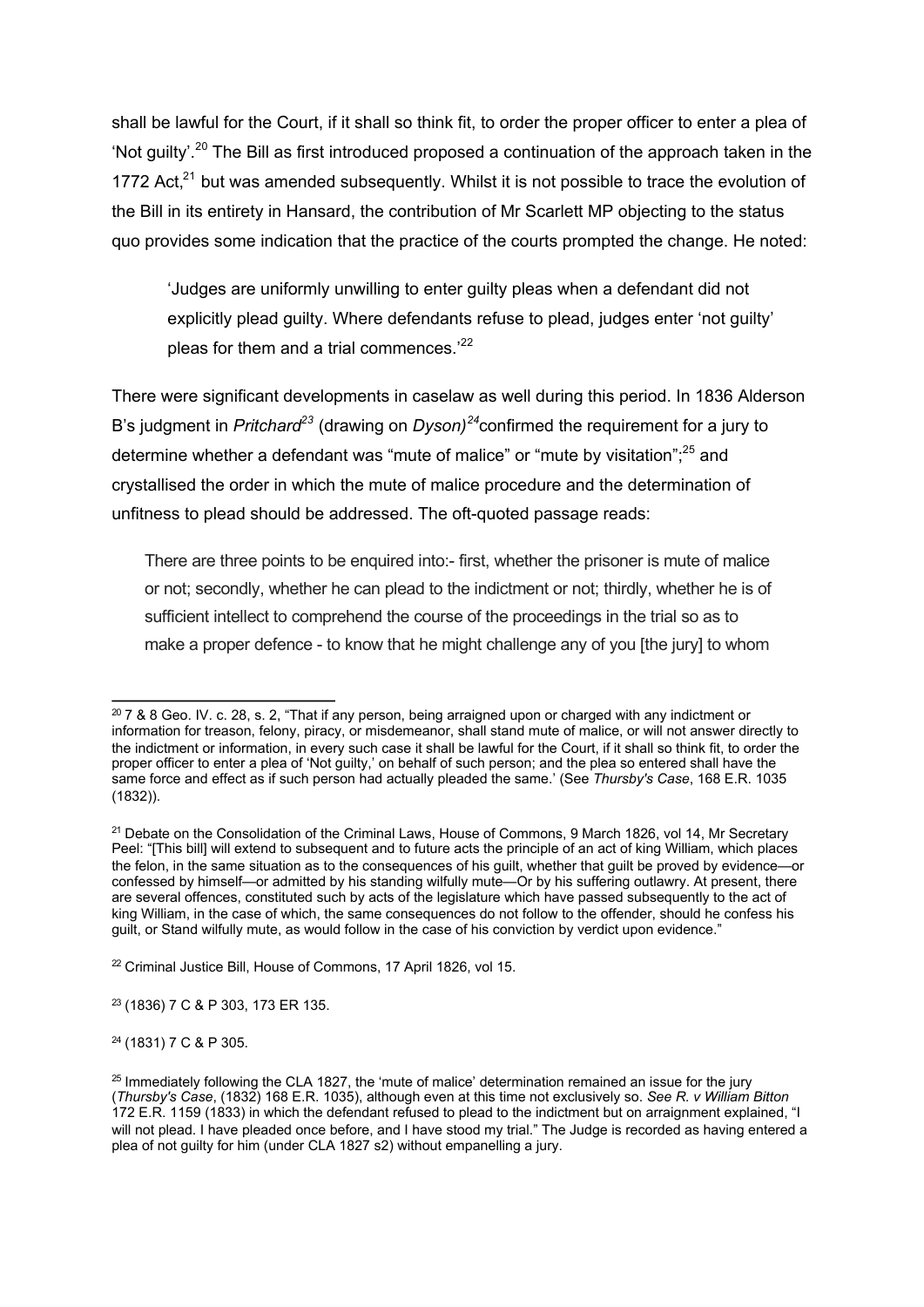he may object - and to comprehend the details of the evidence, which in a case of this nature must constitute a minute investigation.*<sup>26</sup>*

The defendant Pritchard, described as 'deaf mute', was found by the jury to be 'mute by visitation of God' (limb 1), but able to plead to the indictment (limb 2). However, in what Grubin<sup>27</sup> has identified as a problematic conflation of Hale's statements on 'ideotism' and 'insanity', Alderson B directed the jury, as Parke J had in *Dyson*, that if they concluded that the defendant was unable to stand trial they should find him 'not of sane mind'. This was the jury's verdict in both cases, and the defendants Pritchard and Dyson were both detained indefinitely under section 2 of the Criminal Lunatics Act 1800. The judgment is a critical moment in the development of the law surrounding both muteness of malice and unfitness to plead. The second and third limbs of Alderson B's process have been repeatedly confirmed as setting out the test for unfitness to plead, now conceived as 'a single, indivisible test which must be met in its entirety'.<sup>28</sup> Although the test has been developed to apply to modern trial proceedings, <sup>29</sup> it has retained a narrow focus arising from its formulation with reference to an enquiry to establish the intellectual capacity of an individual who has communication difficulties, as in the cases of *Dyson* and *Pritchard.* It is therefore not well suited to encompass the issues that may restrict the ability to participate effectively of a defendant with a serious mental illness or mood disorder. These limitations of the unfitness to plead test, fixed at this early point in its development, continue to trouble the courts,<sup>30</sup> and invite the criticism of commentators $31$  and reformers.<sup>32</sup>

The case of *Pritchard* also set firm the requirement for a jury to determine whether a silent defendant is "mute of malice" or "mute by visitation". Featuring as limb 1 in Alderson B's

<sup>27</sup> Grubin *ibid*.

<sup>26</sup> *Pritchard ibid*, 304.

<sup>28</sup> *R v Marcantonio* [2016] EWCA Crim 14 at [8].

<sup>&</sup>lt;sup>29</sup> See R v John M [2003] EWCA Crim 3452 for the most widely favoured formulation of the test for modern trial proceedings. The modern formulation includes the ability to instruct counsel - the right of representation postdating (just) the case of *Pritchard, see fn 17*).

<sup>30</sup> See for example *R v Murray* [2008] EWCA Crim 1792; *R v Moyle* [2008] EWCA Crim 3059, [2009] Crim. L.R. 586; *R v Diamond* [2008] EWCA Crim 923.

<sup>&</sup>lt;sup>31</sup> See for example A.Loughnan, "Between fairness and "dangerousness": reforming the law on unfitness to plead" [2016] Crim. L.R. 451; R.D. Mackay and W. Brookbanks, *Fitness to Plead: International and Comparative Perspectives*, (2018), (Oxford: OUP).

<sup>32</sup> See Law Commission, *Unfitness to Plead: A Consultation Paper*, CP197, paras 2.60-2.106 and *Unfitness to Plead, Volume 1*, Law Com No 364 paras 3.11ff.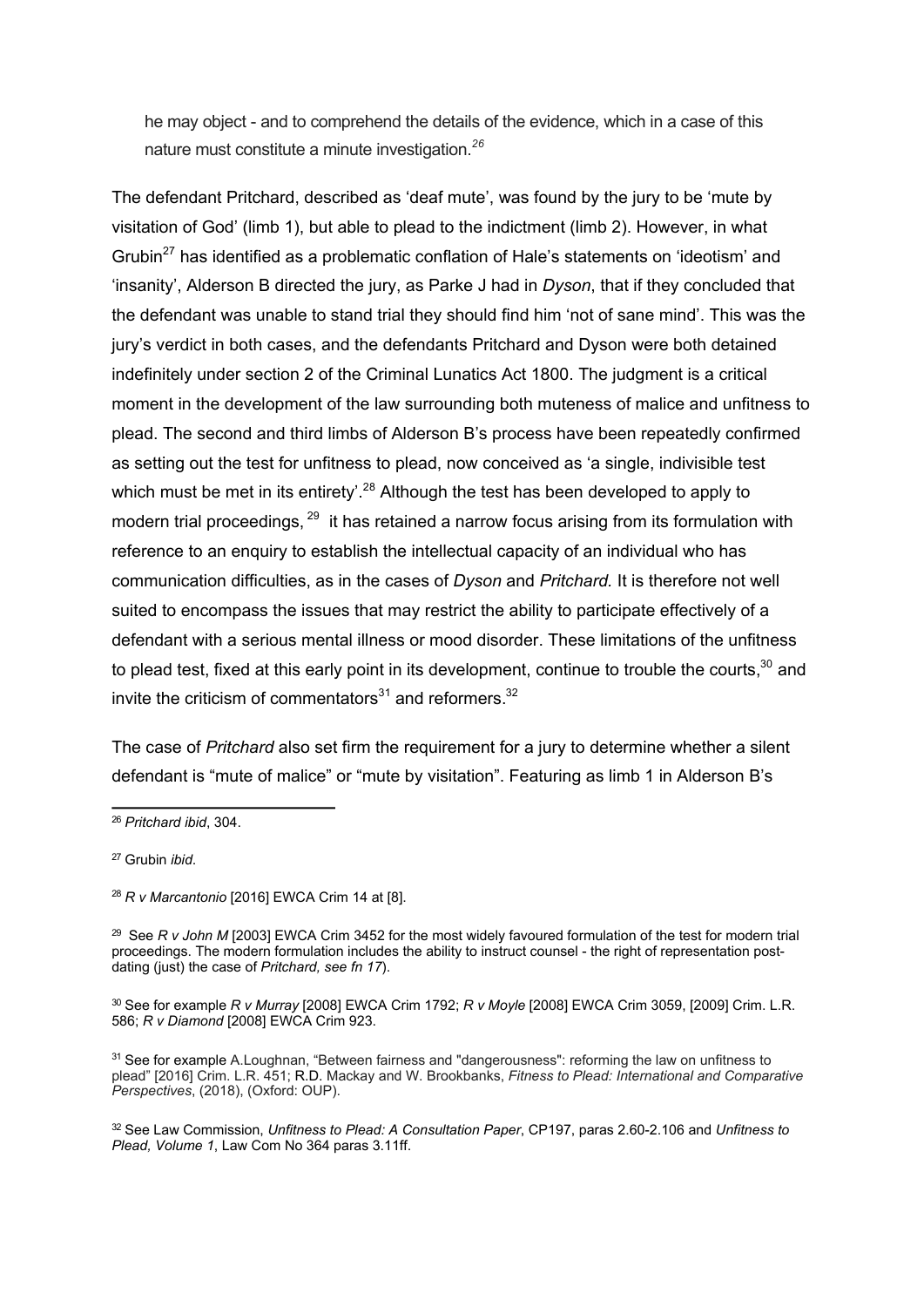formulation this mute of malice procedure has been repeatedly referenced in unfitness to plead cases, even where such a determination did not occur and was not required. As a result, it has remained embedded in the common law arguably longer than the frequency of its occurrence or its significance can justify. Detention under the Criminal Lunatics Act 1800 for defendants found to be 'mute by visitation' and unfit to plead was confirmed in *R v The Governor of HM Prison at Stafford ex parte Emery* (1909), even though the defendant's unfitness arose purely 'by reason of his inability to communicate with and be communicated with by others'.<sup>33</sup> This outcome, in combination with the CLA 1827, effected a radical shift in the position of the silent defendant, and indeed in the significance of the 'mute of malice' determination itself. The defendant found 'mute of malice', previously condemned by their wilful silence to certain conviction and execution, was now to have a not guilty plea entered on their behalf and be tried in the usual way. The defendant found 'mute by visitation' was at the greater risk of indefinite detention (under s. 2 of the Criminal Lunatics Act 1800) should they also be found to be unfit to plead. $34$  As a result the focus of concern in respect of an accused who would not, or could not, plead shifted from the mute of malice procedure to the determination of whether the accused was unfit to plead and has remained there.

The result is that we have been able to identify fewer than 20 cases considered by the appellate courts since *Pritchard,* in which a 'mute of malice' procedure has featured. The issue of contention in these cases tends to relate to the subsequent unfitness to plead determination, rather than the mute of malice procedure itself.<sup>35</sup> As the West Indian Supreme Court concluded in *Reid v R*, the question of unfitness to plead is, put simply, the 'more important issue'.36

#### **Negligible common law development of the mute of malice procedure**

During the later 19<sup>th</sup> century and into the  $20<sup>th</sup>$  century the mute of malice procedure has lingered on as something of a relic, much as the requirement to put oneself on one's country remained long after it was necessary to consent to trial by jury. The mute of malice procedure itself has barely been developed by the Courts. In the decades after *Pritchard*, the

<sup>36</sup> (1961) 3 WIR 404, at [405].

<sup>33</sup> *Emery* [1909] 2 KB 81 at [84]. See also *R v Berry* (1876) 1 QBD 447.

<sup>34</sup> See T. Ward, "Standing Mute" (2012) Law & Lit., 24(1), 3, for discussion of the 'paradoxical' change of emphasis.

<sup>35</sup> See for example *Berry* (1876) 1 QBD 447; *Roberts* ([1953] 3 WLR 178; and *Reid* (1961) 3 WIR 404 which turned on the timing of the unfitness to plead enquiry in relation to the trial of the general issue.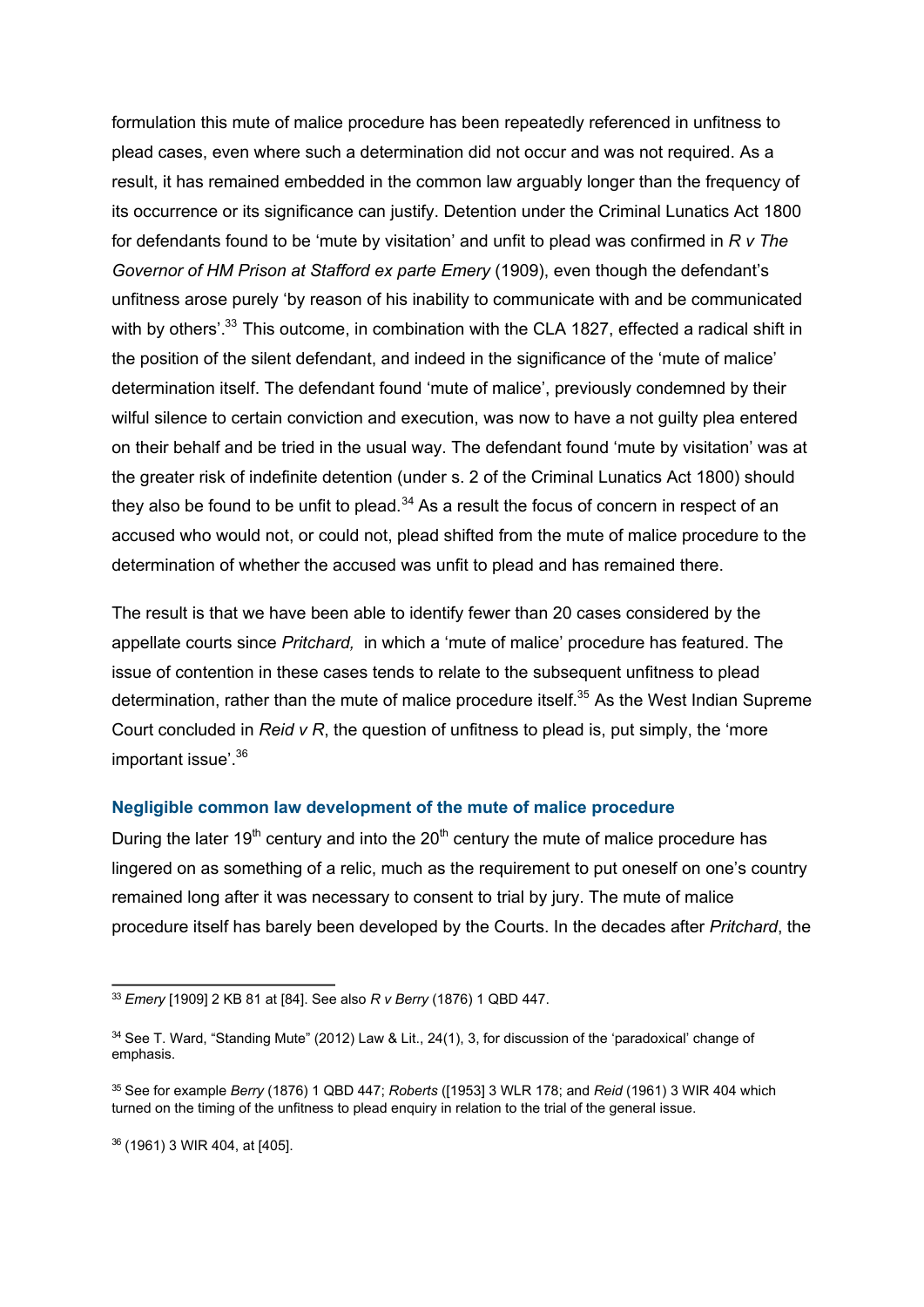requirement for the jury to determine the issue was confirmed, $37$  and has never been overruled. However, in contrast to *Thursby's Case*, *<sup>38</sup>* in which an admission offered by counsel that the defendant was mute by visitation did not obviate the need for a jury determination, the Court of Appeal more recently appears to have condoned, albeit *obiter*, a relaxation in the requirement to empanel a jury where there is no dispute as to the basis of the defendant's silence.  $39$ 

Inevitably, the number of occasions where a defendant's silence on arraignment is a source of contention is likely to have reduced with the increase in our understanding about disabilities, improvements in the treatment of those with disabilities, the advent of universal education for those who are deaf and blind<sup>40</sup> and the development of British Sign Language.<sup>41</sup> Thus in *McCarthy*<sup>42</sup> the defendant was deaf and unable to speak, but could nonetheless communicate effectively in writing and so engage in trial. The appeal turned on whether a jury should have been empanelled to consider the issue of unfitness to plead. However, no issue was taken with the fact that there was no jury determination of why the defendant was silent on arraignment, Lord Parker CJ commenting *obiter* that this would have been unnecessary "because it has always been assumed, and rightly assumed, that he was deaf by visitation of God." A similar approach was taken in the later case of *R v Holman*<sup>43</sup> in which the Court of Appeal concluded that although the defendant was technically silent on arraignment, she nonetheless unequivocally communicated pleas of not guilty and so "the issue of mute of malice or by visitation of God did not arise", it being "quite unnecessary for the true reason for her failure to speak to be pronounced upon by a jury."

In only two cases in this period was there any consideration of the mute of malice procedure itself. The first is the assizes case of *R v Sharp (George Myhill)<sup>44</sup>* in which the burden and

<sup>42</sup> [1967] 1 QB 68, at pp.72-73.

<sup>44</sup> [1960] 1 Q.B. 357.

<sup>37</sup> *R v Schleter* (1866) 10 Cox 409, See also in Old Bailey Proceedings unreported cases involving jury determinations of muteness: for example *Bazil de Mair*, August 1838, (t18380820-1884), *Charles Anderson*, April 1867, (t186704808-415) and *Stephen Titus*, November 1912, (t19121105-33) Old Bailey proceedings Online.

<sup>38</sup> *Thursby's Case* (1832) 168 E.R. 1035.

<sup>39</sup> *R v McCarthy* [1967] 1 QB 68.

<sup>40</sup> Mandated by the Elementary Education (Blind and Deaf Children) Act 1893.

<sup>41</sup> For a timeline of the development of British Sign Language see https://www.ucl.ac.uk/british-sign-languagehistory/bsl-timeline

<sup>43</sup> (1994) 32 BMLR 52, p .59. [1995] Crim. L.R. 79.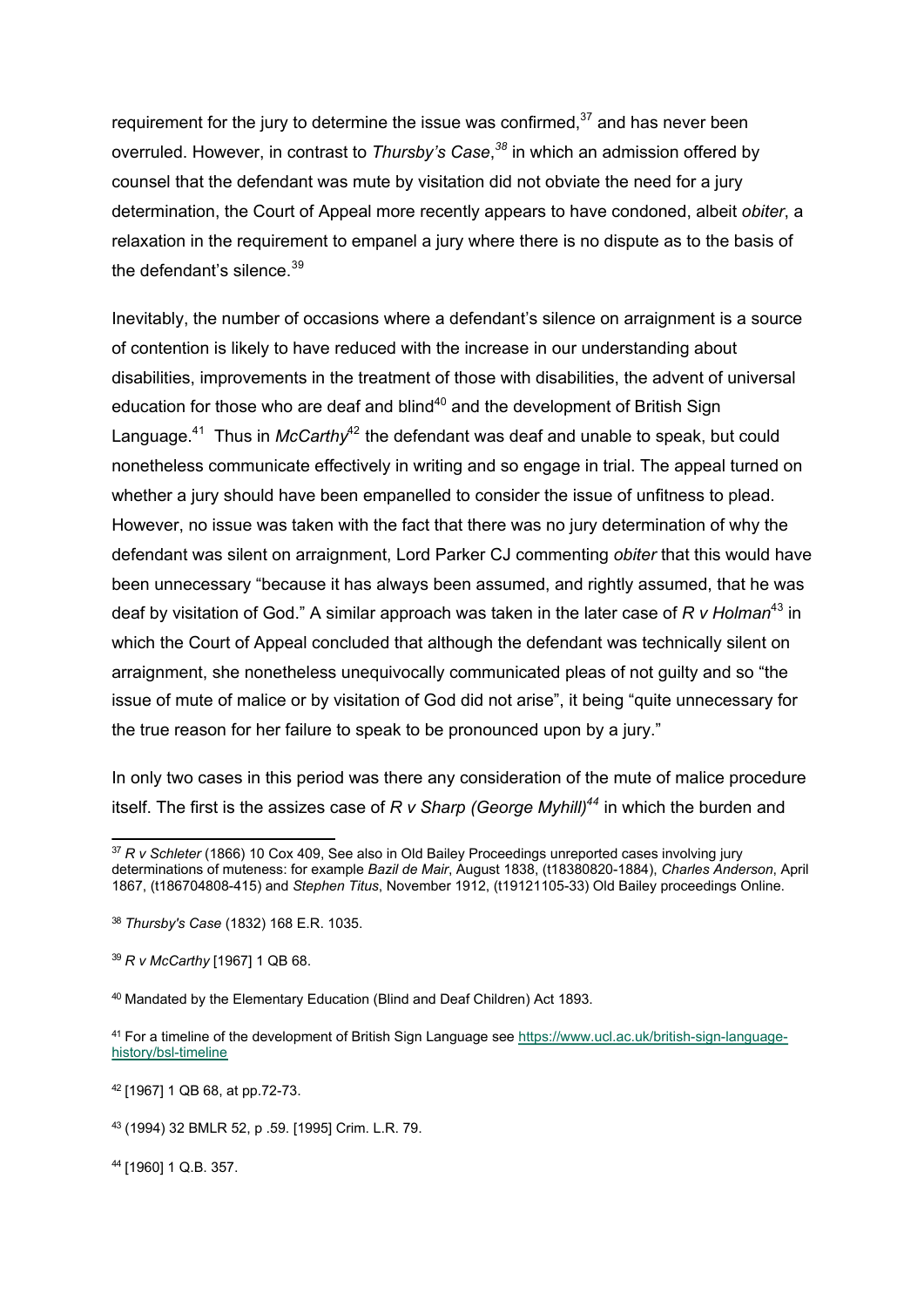standard of proof in mute of malice procedures were considered. Salmon J, as he then was, concluded that the burden to establish muteness of malice lay on the prosecution to the criminal standard. If the jury retained any doubt then they should return a verdict of mute by visitation of God. The reasoning is unclear and, where identifiable, unconvincing. The prosecution's submission was that a finding of mute of malice was an "allegation of fraud upon the court and an endeavour to pervert the course of justice<sup>"45</sup> and Salmon J appears to agree, observing that it would be "manifestly most unfair" for a defendant to be wrongfully found mute of malice.<sup>46</sup> However, as defence counsel at trial noted, being found mute of malice bears no criminal liability nor any penalty. At the same time, feigned muteness was considered by Salmon J to be a potential mechanism for inconveniencing prosecution witnesses "for the purpose of avoiding or postponing the trial' - something which the defendant equally 'should not get away with". In the second case, *R v Paling, <sup>47</sup>* the Court of Appeal concluded that there is no right of challenge to a juror empanelled to try the issue of muteness of malice, on the basis that section 12 of the Juries Act 1974 applies only to proceedings following arraignment and plea.

#### **Legislative neglect**

During this period, Parliament also paid scant attention to the mute of malice procedure. By contrast, the unfitness to plead procedure has been the subject of repeated reforms and legislative change, even though the test itself remains one of common law . In 1964 the Criminal Procedure (Insanity) Act (CP(I)A 1964) set out for the first time the procedure to be followed where the question of unfitness to plead arises (s. 4). The Act introduced the requirement for medical evidence for a finding of unfitness to plead (s.4(6) and 8(2)) and confirmed the role of the jury in that determination.<sup>48</sup> The statute is silent in relation to the mute of malice procedure, nor was any mention made of it in the passage of the Bill through both Houses. In terms of procedure at least, the CP(I)A 1964 uncoupled mute of malice and unfitness to plead determinations.

Little attention was also paid to the mute of malice procedure during the passing of the Criminal Law Act 1967. The CLA 1967 repealed in its entirety the CLA 1827, but reproduced

<sup>45</sup> [1960] 1 Q.B. 357, p.357.

<sup>46</sup> [1960] 1 Q.B. 357, p.358.

<sup>47</sup> (1978) 67 Cr App R 299.

<sup>48</sup> Following the clear view of the Criminal Law Revision Committee Third Report: *Criminal Procedure (Insanity)* (1963) Cmnd 2149, paras 14 to 15.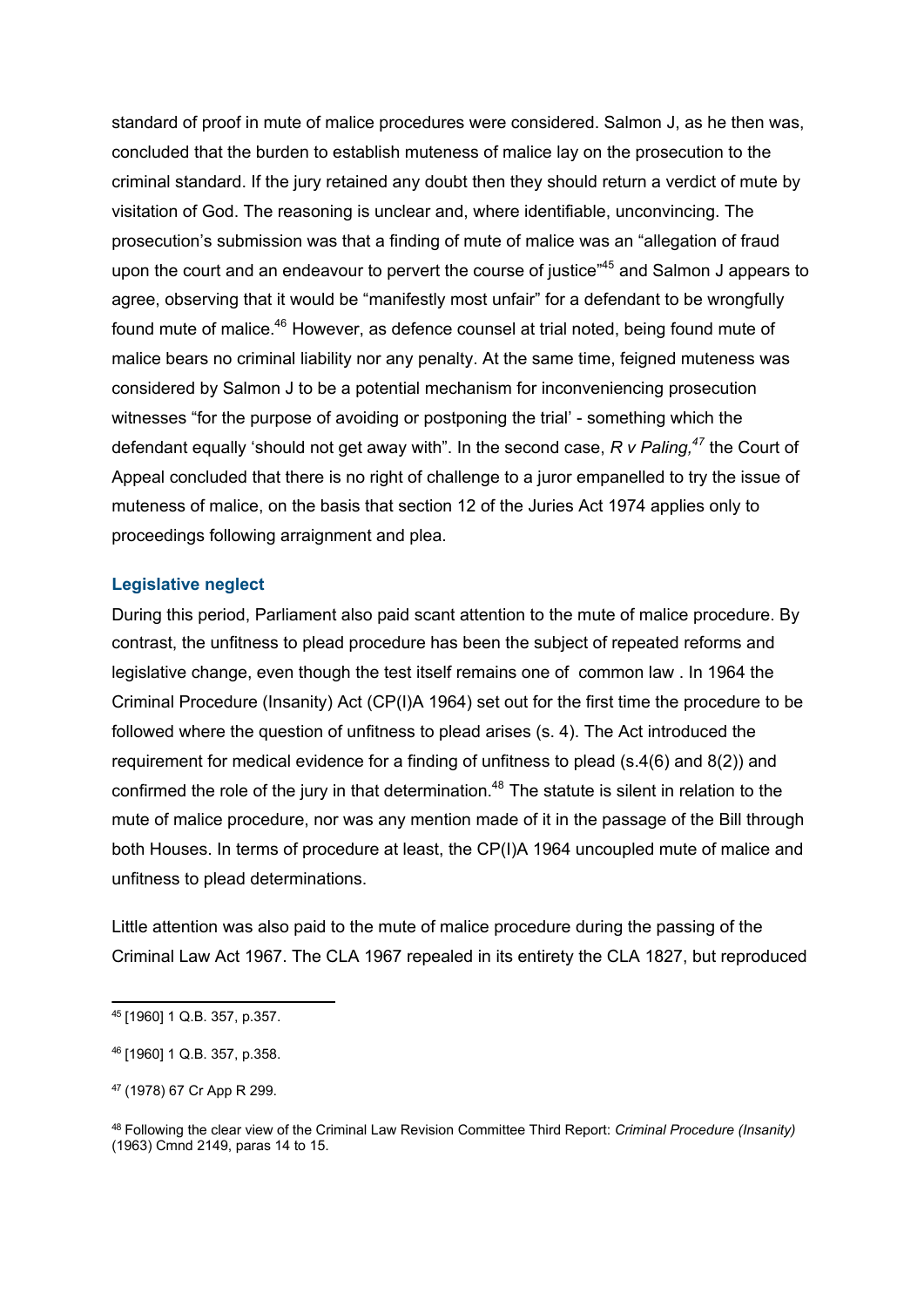section 2 of the 1827 Act without substantive changes in section 6(1)(c), which sets out that where a defendant:

"stands mute of malice or will not answer directly to the indictment, the court may order a plea of not guilty to be entered on his behalf, and he shall then be treated as having pleaded not guilty.'

Again, there appears to have been no debate in Parliament in respect of the mute of malice determination itself – the section of the Bill in which the relevant clause appeared being described as representing a 'clarification and restatement of the existing law'.<sup>49</sup> In contrast to the statutory development of the unfitness to plead procedure, the CLA 1967 provides no guidance as to whether the determination should be by jury or judge alone, what evidence is required for a finding that the defendant stands mute of malice or how the court's apparent discretion to enter a not guilty plea might be exercised.

Is it possible that the 1967 Act impliedly rendered obsolete the procedure of empanelling a jury to determine the issue? The 1827 Act did not prescribe empanelling a jury to determine whether a defendant was mute of malice, but it was unquestionably the procedure adopted under that Act.<sup>50</sup> The continuation of the requirement for a jury to determine whether a defendant stood mute of malice following the CLA 1967 finds some support in a rare parliamentary reference to the procedure in debates during the passage of the Criminal Justice Act 1988. Lord Wigoder tabled an amendment to remove the requirement for a jury to try the issue of muteness of malice.<sup>51</sup> However, the amendment was withdrawn, in large part it seems because of a misunderstanding of the ramifications of a mute by visitation finding. Lord Wigoder prefaced his argument with the observation 'I understand that if the defendant is found mute by visitation of God, he is found unfit to plead and is carried off to some institution for the rest of his life'. Little wonder that, because juries were empanelled to determine the question of unfitness to plead at that time, objection was taken to the proposed amendment, which was withdrawn. As late as 1998 the Barbados Court of Appeal in *Hope and Davis*<sup>52</sup> overturned a conviction which followed a mute of malice determination

<sup>49</sup> Hansard, HL 1 Nov 1966 vol 277, Col 513 (Lord Stonham).

<sup>50</sup> See *Pritchard ibid*; and *Schleter ibid*.

<sup>51</sup> Hansard (HL) 2 November 1987, vol 489: Lord Wigoder's suggested amendment read: "Power of judge to try preliminary issue without jury. In any trial on indictment on which either of the following issues is raised— (a) whether the defendant is mute of malice or by visitation of God, or (b) whether the defendant is fit to plead, it shall he for the judge, without presence of a jury, to decide the issue.".

<sup>52</sup> *Hope and Davis* (1998) 56 WIR 62, Barbados Court of Appeal decision.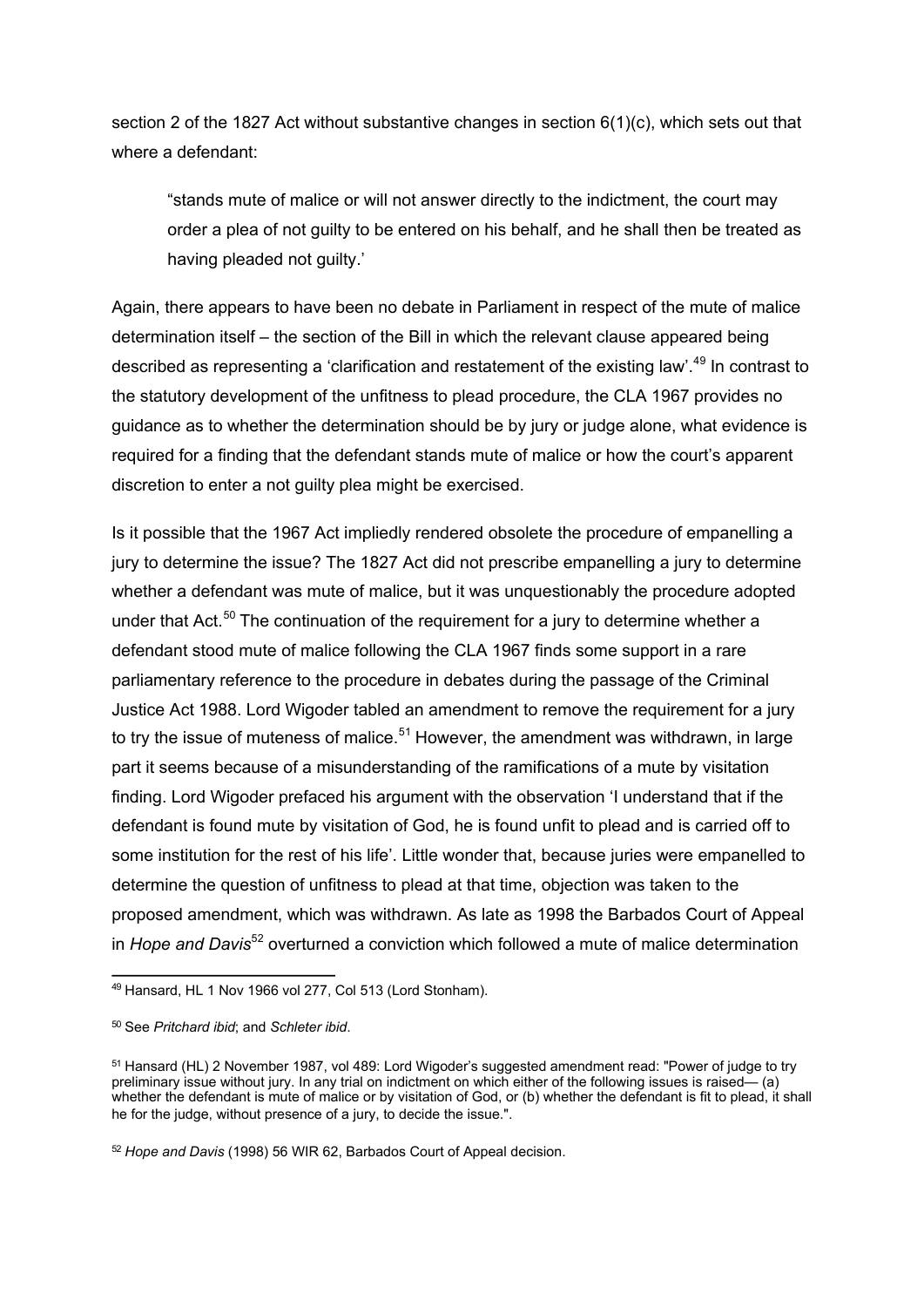conducted by the judge without empanelling a jury – the only occasion we have been able to identify when an irregularity in the mute of malice procedure resulted in a conviction being quashed.

In 1991 the Criminal Procedure (Insanity and Unfitness to Plead) Act 1991 again fundamentally changed the unfitness to plead landscape, with the introduction of the trial of the facts<sup>53</sup> and flexibility of disposal for those found to have 'done the act or made the omission'.<sup>54</sup> The jury's role in the unfitness determination was retained, contrary to the recommendations of the *Report of the Committee on Mentally Abnormal Offenders* ("the Butler Report") published in 1975. Again, the mute of malice procedure was not mentioned during the passage of the Bill. However, it did feature in the Butler Report, as a relic from a bygone era. The Report characterised the retention of the jury for unfitness determinations as a 'historical survival' from the era when a jury was required to determine whether the defendant was mute of malice or by visitation of God, before subjection to 'peine forte et dure'. <sup>55</sup>

# **Caselaw in the late 20th Century – problems arising from the two procedures**

Cases involving mute of malice procedures continued to be vanishingly rare following the statutory development of the unfitness to plead procedure. The three reported cases from the 1990s which involved a mute of malice determination<sup>56</sup> are particularly instructive because they reveal how the requirement to conduct a mute of malice procedure can obscure, and potentially undermine, the unfitness to plead procedure. All three cases involved defendants whose mental condition, combined with non-compliance or lack of representation, meant that applying the unfitness to plead test would be challenging in any event. However, the existence of the additional mute of malice determination, addressing similar subject matter, but without clarification in caselaw or statute, appears to have complicated the process.

One problem revealed by the caselaw is the lack of clarity about what further enquiry is triggered, or excluded, by a mute of malice finding. *Pritchard* has been read as mandating an

<sup>53</sup> Introducing CP(IA) 1964 s4A.

<sup>54</sup> CP(I)A 1964 s5(2).

<sup>55</sup> *Report of the Committee on Mentally Abnormal Offenders* (1975) Cmnd 6244, para 10.22.

<sup>56</sup> *Hope and Davies*, (1998) 56 WIR 62; Ricketts 1997 WL 1102965 (1997) and *Mohammed Sharif* [2010] EWCA Crim 1709.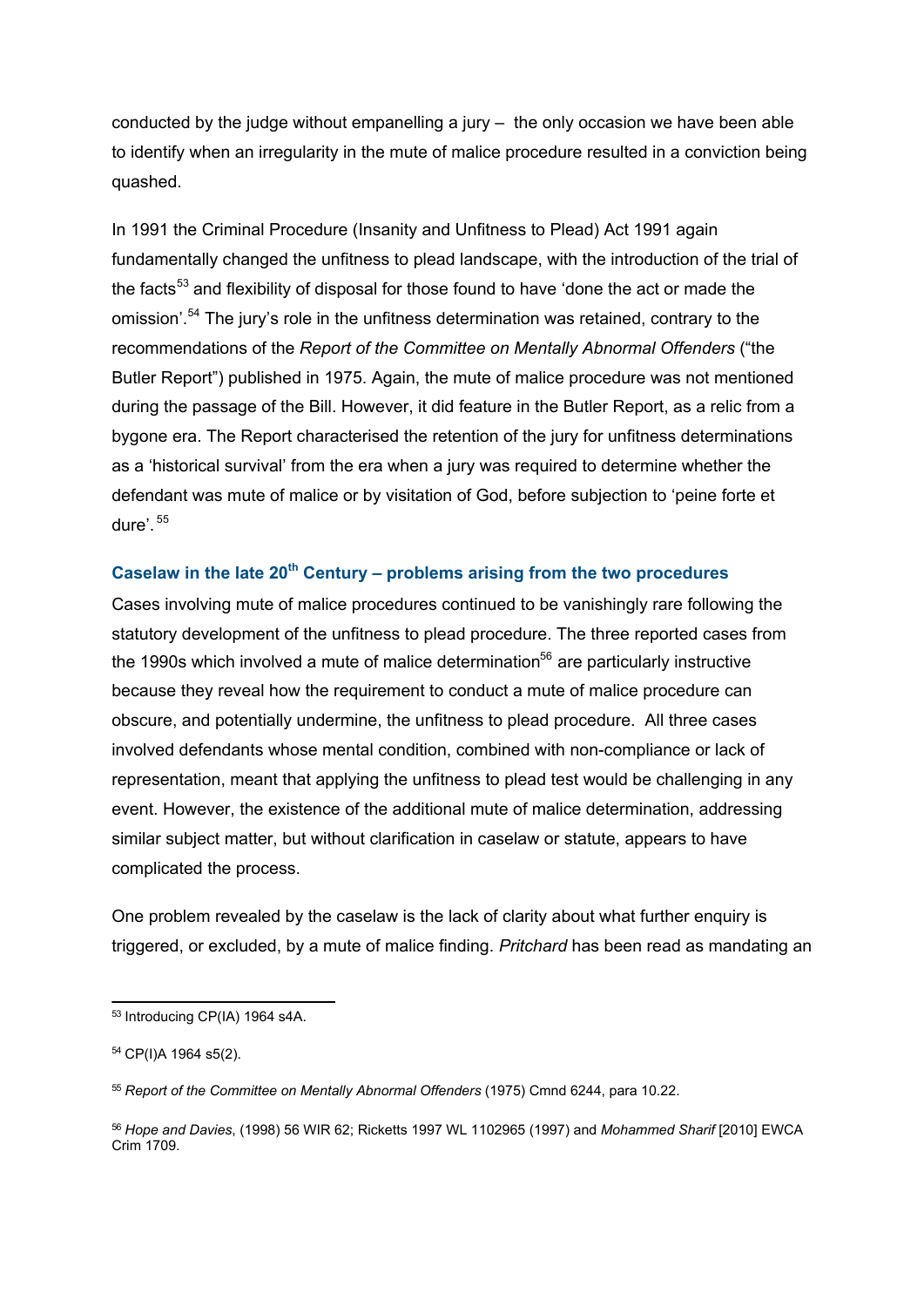unfitness to plead determination following a finding of 'mute by visitation'<sup>57</sup>, but does that, by implication, mean that a 'mute of malice' determination obviates the need to consider unfitness? Alderson B's judgment does not explicitly say as much, indeed one might argue for the contrary contention,<sup>58</sup> but this appears to have been the approach taken in *Hope and Davis.* <sup>59</sup> In that case the appeal was allowed on the basis that the judge had determined of his own accord that the defendant stood mute of malice and entered a not guilty plea on his behalf. However what appears to have troubled the Court of Appeal in particular was the unresolved issue of whether the defendant was in fact unfit to plead; defence counsel having informed the court that the defendant had been evaluated by a psychologist as "being mentally defective and intellectually disadvantaged" but no formal enquiry had been embarked upon. Had the jury determined the basis of the defendant's muteness and found him "mute by visitation", the court observed, "the issue of fitness to plead would then have fallen to be decided by a jury". The defendant had, in effect, in the court's reasoning, been denied the chance of the jury triggering an unfitness determination. And, in any event, the judge was wrong in principle to make the determination of his own accord.

Shades of the same reasoning can be detected in the 1997 Privy Council case of *Ricketts*.<sup>60</sup> Defence counsel informed the court that in his view the defendant, who was silent on arraignment for murder, had a 'mental problem' and should be seen by a psychiatrist. However, the Government's psychiatrist was unavailable and there were no funds to instruct a doctor privately. The jury proceeded to find the defendant mute of malice, at which point counsel withdrew, having no instructions for the conduct of the trial. Unrepresented, the defendant interrupted throughout the trial making 'incoherent' comments and 'noisy outbursts so that a piece of cloth was tied around his mouth'.<sup>61</sup> The Privy Council declined to overturn his conviction for murder, but acknowledged that the judge was 'in a difficult position' 'yet he had to proceed on the verdict of the jury that the defendant was mute of malice<sup>'62</sup> In *Mohammed Sharif*<sup>63</sup> the defendant, charged with conspiracy to defraud, had

Council in interpreting Bills of Rights" (2000) European Human Rights Law Review 147-180.

<sup>57</sup> *Hope and Davies*, (1998) 56 WIR 62.

<sup>58</sup> Presumably the possibility of a defendant who stands mute of malice being also unfit to plead explains why the CLA 1967 section 6 leaves the entry of a not guilty plea at the discretion of the court.

<sup>59</sup> (1998) 56 WIR 62.

<sup>60</sup> 1997 WL 1102965 (1997).

<sup>61</sup> 1997 WL 1102965 (1997), [8].

<sup>62 1997</sup> WL 1102965 (1997), [14]. See N Roberts, "The Law Lords and human rights: the experience of the Privy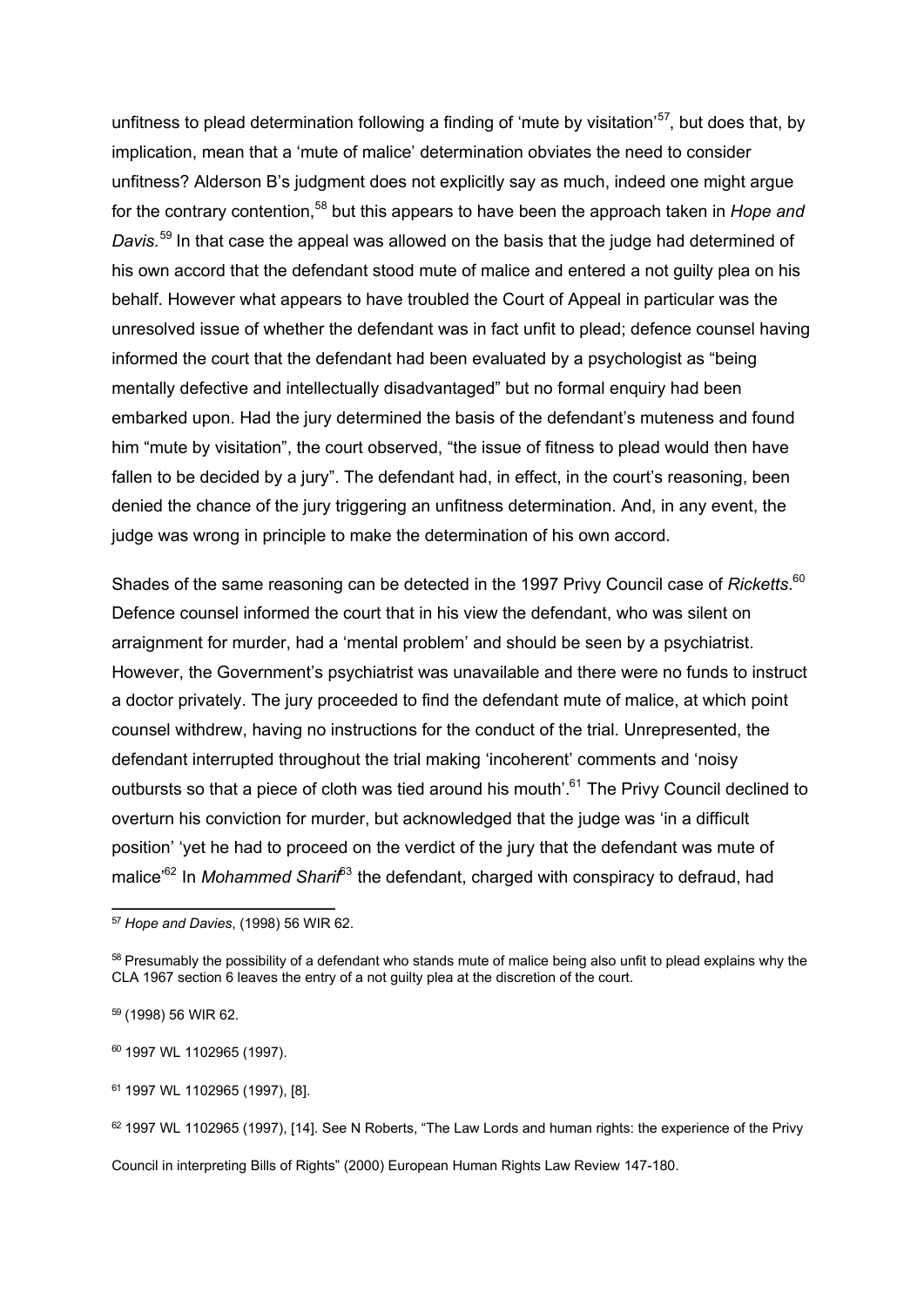been found to be mute of malice at trial in 1998. Trying that issue the jury had considered evidence from a number of medical experts, but the determination was hampered by the defendant's failure to attend medical appointments and tests and made the more complex by the allegation of malingering. The defence at the subsequent trial had contended that the defendant was unfit to plead, but a new jury determined that he was in fact fit to plead. However, the focus on malingering in the reports prepared for the mute of malice procedure appears to have clouded the assessment of the subsequent more complex question of unfitness to plead. That latter determination was subsequently called into question and provided the basis for overturning the conviction following a Criminal Cases Review Commission referral in 2010.

#### **Post 2000 – an anachronistic and vestigial procedure**

The refinement of the unfitness to plead procedure has continued with the removal, in the Domestic Violence, Crime and Victims Act 2004 (DVCVA 2004), of the jury's role in determining unfitness to plead. That is now the province of the judge alone. The change in the law followed a recommendation made by Lord Justice Auld in his 2001 *Review of the Criminal Courts of England and Wales*, who observed "it is difficult to see what a jury can bring to the determination of the issue that a judge cannot."<sup>64</sup> As with previous reforms, the mute of malice procedure was not raised during the passage of the Bill, and the Act does not appear to have expressly, or by necessary implication, removed the requirement to empanel a jury to determine the basis of a defendant's silence. Indeed, following the passing of the DVCVA 2004, practitioner texts continue to reference the necessity of a jury determining whether the defendant is mute of malice<sup>65</sup> and caselaw suggests that some 'mute of malice' challenges do arise and determinations by the jury still occur.<sup>66</sup> However, removal of the jury process for unfitness to plead has rendered the mute of malice procedure wholly anachronistic.

<sup>&</sup>lt;sup>63</sup> R v Sharif [2010] EWCA Crim 1709. See P Catley "The use of neuroscientific evidence in the courtroom by those accused of criminal offenses in England and Wales" (2015) Journal of Law and Biosciences 510

<sup>64</sup> Lord Justice Auld (2001) *Review of the Criminal Courts of England and Wales* paras 212-213.

<sup>65</sup> *Blackstone's Criminal Practice* D12.19, *Archbold Criminal Pleading, Evidence and Practice* 4-228.

<sup>66</sup> Two reported cases, one an unduly lenient reference (*Attorney-General's Reference No 196 of 2006* [2006] EWCA Crim 3273) and the other an application for review of the minimum term of a life sentence (*Re Maczka (application under para 3 of Sch 22 to the Criminal Justice Act 2003*) [2008] EWHC 1675 (QB), reveal that mute of malice determinations are, on occasion, still being conducted by juries. In neither case did the determination appear to have had any bearing on the progress of the trial - a plea of not guilty having been entered in both cases, both defendants gave evidence and were convicted. See also Fn 101 below.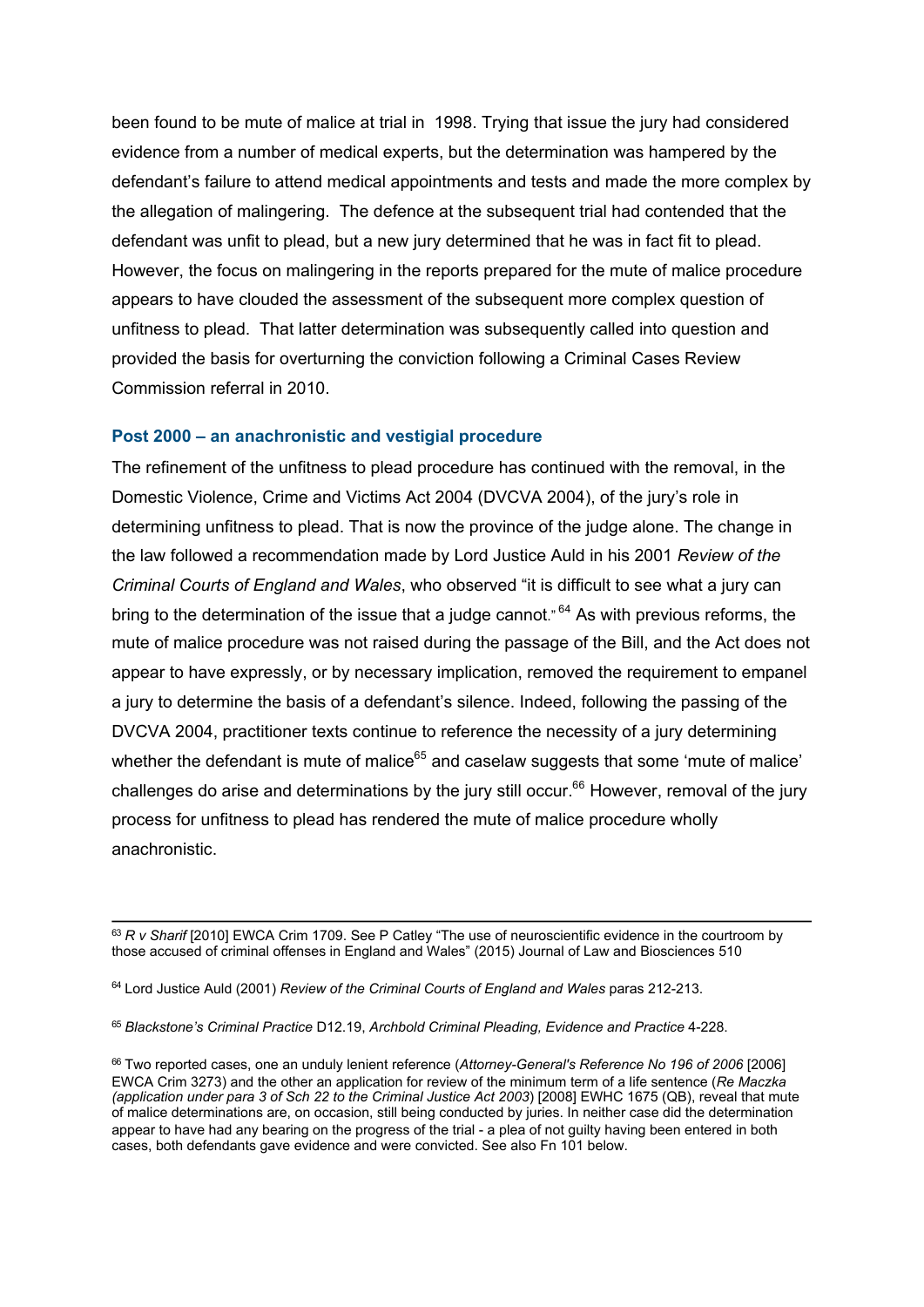What justification can there be for the jury to be retained for mute of malice procedures when it has been removed for assessments of unfitness? Certainly not the seriousness of the ramifications for the defendant. The unfitness determination severely curtails the rights of the unfit defendant, with regard to their engagement in the proceedings and opportunity to test the prosecution case. Nothing turns on a mute of malice determination; trial simply proceeds with a not guilty plea entered (CJA 1967, s.6). Indeed, arguably, affording a defendant who is wilfully silent on arraignment the performance of a jury procedure is only liable to publicise his position and frustrate the process.<sup>67</sup>

It might be argued that a jury is better placed than a judge to determine whether a defendant is being unco-operative, 'mute of malice'. However, the muteness determination will often engage, in a substantive way, with the alternative position, that the defendant is instead 'mute by visitation'. In such cases, even if not formally required, the jury is likely to be presented with expert evidence, potentially conflicting or complex medical evidence, and will be engaged in an assessment of the defendant's capacity to enter a plea (albeit described in arcane terms). Parliament concluded in the DVCVA that such an enquiry is more properly the province of a judge, and it is plainly incoherent to have a jury empanelled to address that question when, since 2004, the DVCVA has mandated that the jury should have no involvement in the wider, but overlapping, issue of unfitness to plead.<sup>68</sup>

The mute of malice procedure is so under-developed at common law (and in statute) that it remains unclear *how* it is to be applied in practice. There is no right to challenge jurors, <sup>69</sup> but the procedure for their empanelling is unclear. It appears to be governed by section 11 of the Juries Act 1974 although, unlike fitness to plead procedures which were, until the DVCVA, specifically referred to in the statute (s.11(5)(b)), there is no specific reference to mute of malice determinations. Early caselaw supports the suggestion that the same jury can try the mute of malice issue and the general issue,<sup>70</sup> although in  $R$   $\nu$  *Ricketts*,<sup>71</sup> the only recent

<sup>69</sup> *Paling* (ibid).

<sup>70</sup> *Steel* (ibid).

<sup>71</sup> 1997 WL 1102965 at [6].

<sup>67</sup> See for example *The Attorney General of the Irish Free State v Sean T O'Kelly, Editor of the Nation Newspaper* High Court, (1928), an Irish contempt case. The facts of the case reveal that the Nation Newspaper had reported on three republican defendants who had refused to plead and offered no evidence at the muteness determination. Two juries empanelled to determine the issue, some members apparently sympathising with the defendants' position, failed to agree, forcing the judge to discharge them.

<sup>68</sup> Indeed if the *Pritchard* procedure is still to be observed in 'muteness' cases, the judge's examination of the issue of unfitness to plead must mandatorily follow a jury finding of 'mute by visitation'.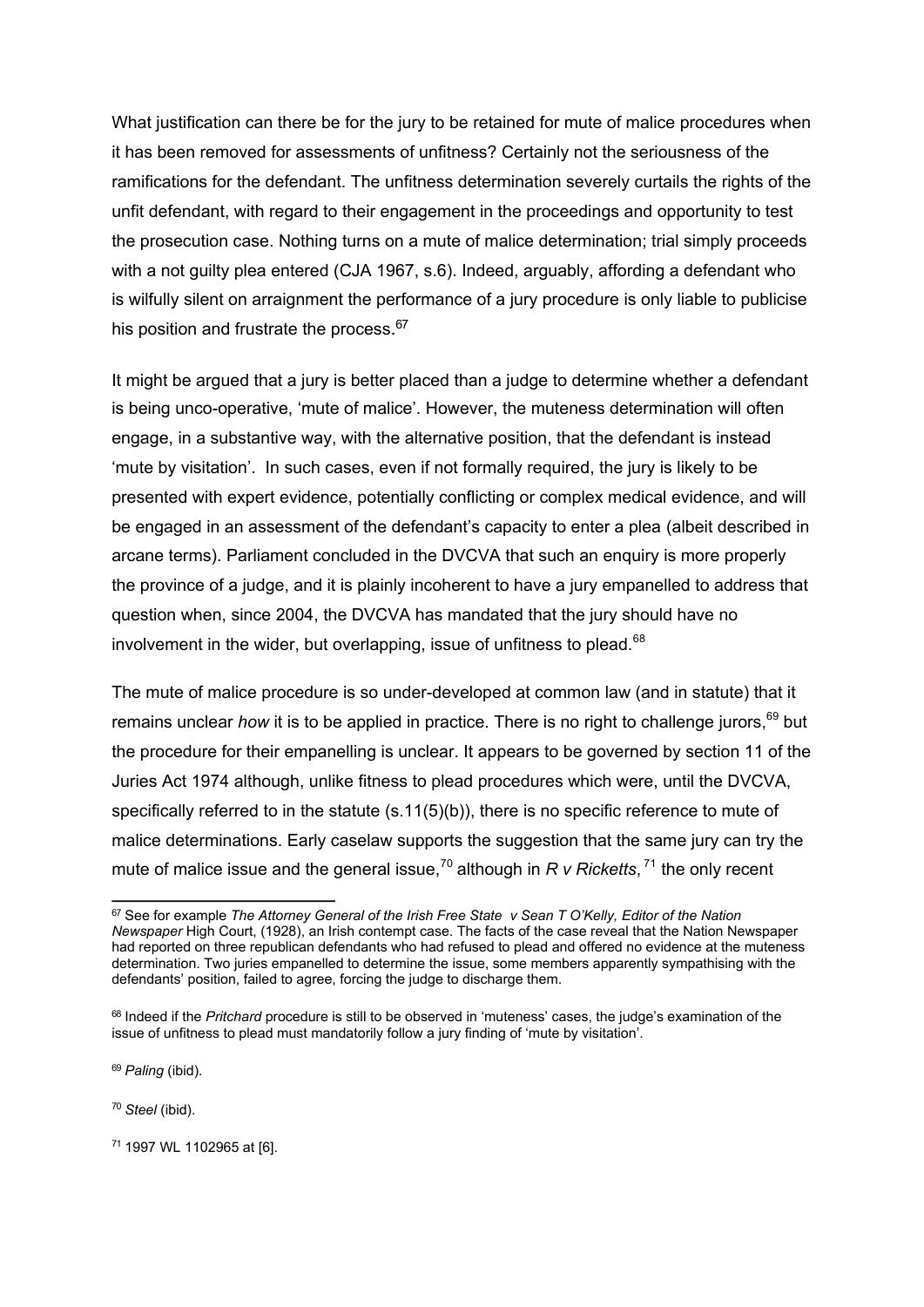case in which there is a clear indication, a fresh jury was sworn for trial. The process of having a jury sworn to determine the mute of malice issue is inefficient, expensive and liable to create delays, with consequent disruption to other trials and inconvenience to witnesses and defendants. The inefficiency would be further compounded if a second jury is required and would be liable to exploitation by defendants as a delaying tactic to frustrate the trial process generally.

How is the jury to be directed? Caselaw provides no guidance for judges on the form of words to be used. There is no mention in the Crown Court Compendium, nor in the Crown Court Bench Book nor, looking more historically, to the JSB Specimen Directions.<sup>72</sup> The lack of any guidance may be a reflection of the rarity of such cases arising in practice, but arguably it is in those scenarios that are less familiar to judges sitting in the Crown Court that the guidance is needed most. There has also been no development of a legal test for 'malice' or 'visitation of God'. It is suggested that the Crown must prove malice to the criminal standard,<sup>73</sup> but is the jury compelled to find the defendant mute by visitation of God if they have a reasonable doubt? Need the jury even engage with the question of "visitation of God" if not specifically raised? Is there any evidential requirement? Caselaw suggests that both sides are free to call relevant witnesses,<sup>74</sup> including expert evidence,<sup>75</sup> but the issue has never to our knowledge been considered specifically since the advent of expert witnesses.

The mute of malice procedure is revealed as a process retained more through benign neglect than functionality. Rendered effectively obsolete by the Criminal Law Act 1827, and anachronistic by virtue of the DVCVA 2004, it has lingered as a vestigial procedure, recognised in statute but not developed by legislators or the courts, whose focus has rightly turned to the more important issue of fitness to plead. Surprisingly there has even been little academic attention paid to the 'mute of malice' procedure, $76$  in contrast to unfitness to plead,<sup>77</sup> even by seasoned academics on the issue of capacity for trial.<sup>78</sup> Arguably it is only

<sup>&</sup>lt;sup>72</sup> We are grateful to HH Wait and HH Tonking for insights into the earlier JSB materials.

<sup>73</sup> [1960] 1 Q.B. 357.

<sup>74</sup> See for example *Steel* (ibid).

<sup>75</sup> *R v Sharif* [2010] EWCA Crim 1709.

<sup>76</sup> Ward *ibid*, A.R. Poole, *Standing Mute and fitness to plead* [1968] Crim LR 6.

<sup>77</sup> See for example P.Brown, *Unfitness to plead in England and Wales: historical development and contemporary dilemmas*, Med. Sci. Law (2019) 59(3), 187; R.D. Mackay and W.J. Brookbanks, *Fitness to Plead : International and Comparative Perspectives*, (2018), (Oxford: OUP); A. Arstein-Kerslake, P. Gooding, L. Andrews and B.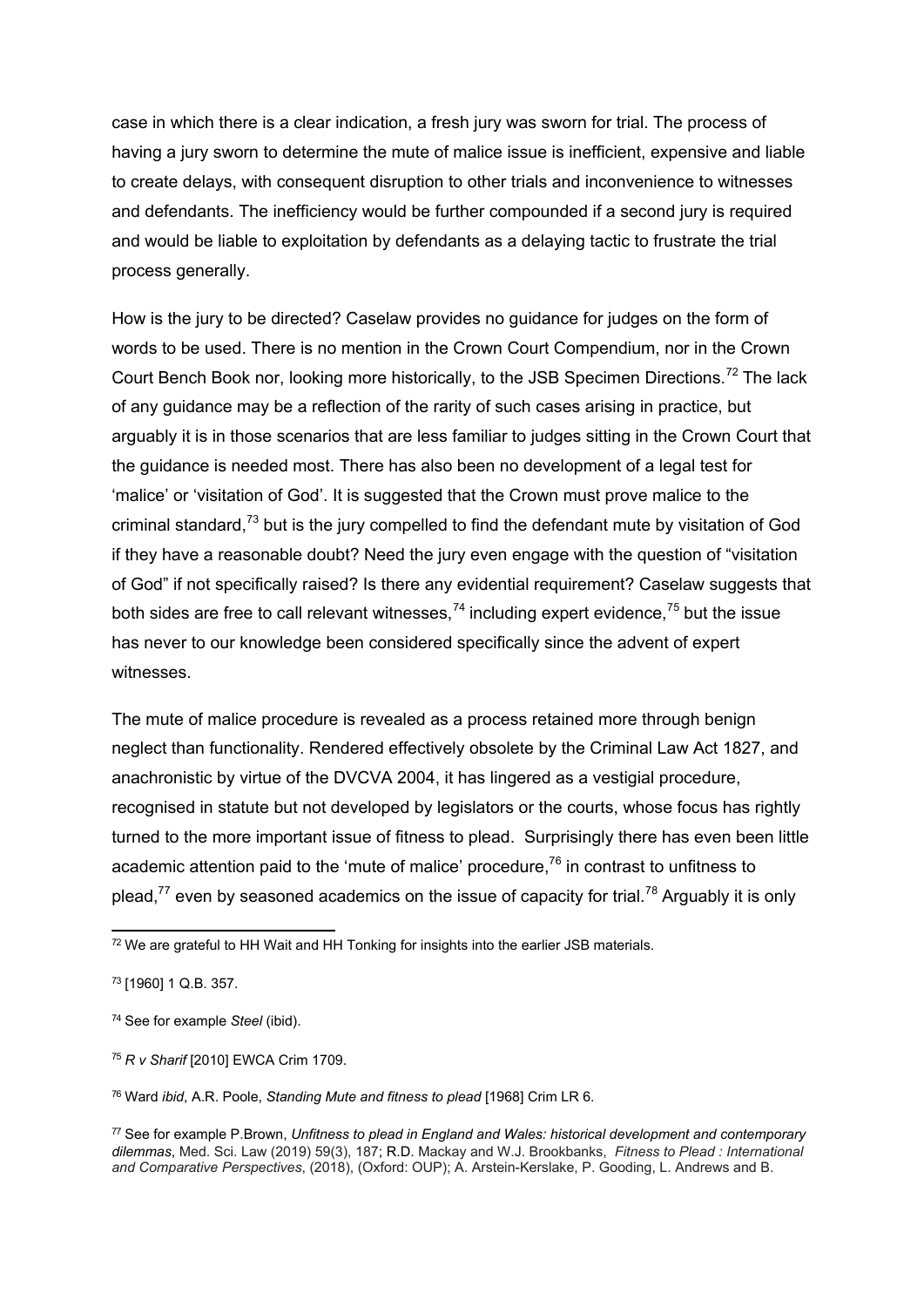by virtue of its inclusion in the repeatedly cited *Pritchard* test that it has retained any purchase on legal memories. Certainly, the demeaning terminology of 'muteness', now considered offensive and no longer in acceptable usage, $79$  and the arcane reference to 'visitation of God' to reflect a natural condition, are entirely unsuitable for a justice system which aims to be accessible and respectful of difference.

#### **MUTENESS DETERMINATIONS AND THE MODERN TRIAL PROCESS**

Since 2005 we have seen a revolution in procedure in the criminal courts.<sup>80</sup> The Crim PR and Crim PD have changed the face of the criminal trial process, albeit not without some controversy.<sup>81</sup> Introduced to ensure that the trials are 'accessible, fair and efficient',<sup>82</sup> commentators have raised concerns that the requirement for 'fairness' has been 'left trailing' in a drive towards 'efficiency' recast narrowly as 'cost-efficiency'.<sup>83</sup> However, in terms of 'accessibility' significant strides have certainly been made in the last 15 years in relation to the treatment of vulnerable people in the criminal justice system, through the Crim PR and more widely.

Whilst the pace and extent of change for vulnerable suspects and defendants has not matched that for vulnerable witnesses,  $84$  a defendant who is deaf, without speech, or with

 $78$  There is no examination of the mute of malice process in key publications on trial capacity: see for example R.D. Mackay, *Mental Condition Defences in the Criminal Law*, (1995) (Oxford: OUP).

<sup>79</sup> See The Advocate's Gateway, *Planning to question someone who is deaf, Toolkit 11, 1,* January 2018 accessible at https://www.theadvocatesgateway.org/images/toolkits/11-planning-to-question-someone-who-isdeaf-2016.pdf;

80 See Lord Thomas [2015] Crim LR 000.

81 M McConville and L. Marsh "Adversarialism goes West: Case management in criminal courts" (2015) Int. Journal of Evidence & Proof Vol. 19(3) pp.172–18. See also the very many critical commentaries of James Richardson (then editor of Archbold) in *Criminal Law Week* to insert examples.

<sup>82</sup> Courts Act 2003, s.69(4)(a).

83 M. McConville, L. Marsh "Adversarialism goes West: Case management in criminal courts" (2015) The International Journal of Evidence & Proof Vol. 19(3) pp.172–18.

McSherry, *Human rights and unfitness to plead: the demands of the Convention on the Rights of Persons with Disabilities*,(2017) H.R.L. Rev. 17(3), 399; A. Loughnan, *Between fairness and "dangerousness": reforming the law on unfitness to plead*, (2016) Crim. L.R. 7, 451; R.D. Mackay and G.Kearns, *An upturn in unfitness to plead? Disability in relation to the trial under the 1991 Act* [2000] Crim LR 532.

<sup>84</sup> See J. Jacobson, G. Hunter and A. Kirby, *Inside Crown Court: Personal Experiences and Questions of Legitimacy* (2015); P. Cooper and D. Wurtzel, "A day late and a dollar short: in search of an intermediary scheme for vulnerable defendants in England and Wales" [2013] Crim. L.R. 4; S. Fairclough, *"*It doesn't happen … and I've never thought it was necessary for it to happen': Barriers to vulnerable defendants giving evidence by live link in Crown Court trials*"* (2016) Int. Journal of Evidence and Proof Vol 21(3), 209.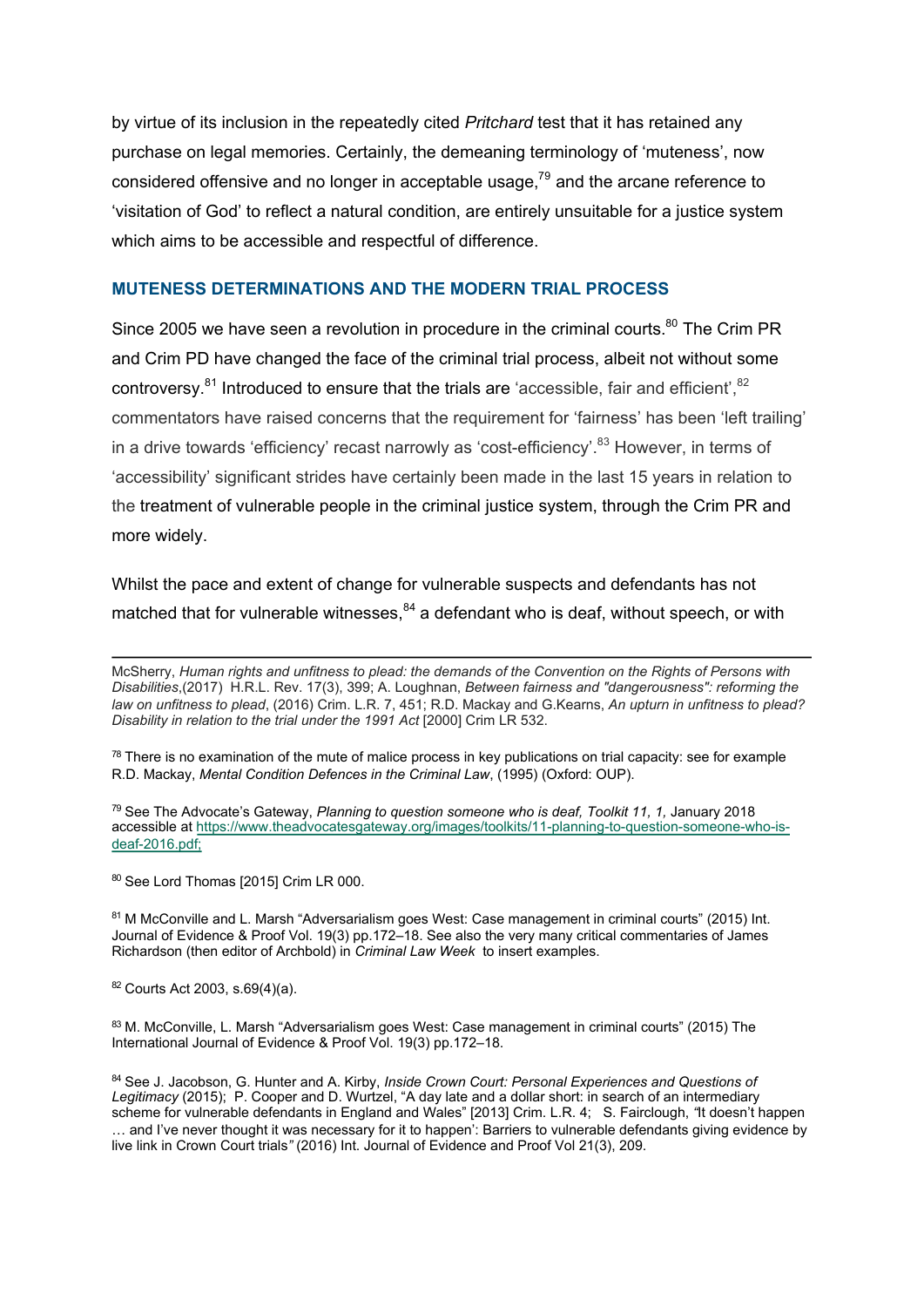particular communication needs, should be identified at a very early stage and is able to be assisted by a range of interpretation and communication supports. The progressive, and now almost complete, roll-out of Liaison and Diversion services<sup>85</sup> across police stations and courts means that a defendant with substantial trial participation needs should be offered assessment, and their needs identified, at an early stage and, it is hoped, long before they appear in the Crown Court for arraignment.

Once at court, under the Criminal Procedure Rules (Rule 3.9) and the Criminal Practice Direction (1 General Matters 3D) the identification and monitoring of trial participation needs is shared by the parties and the judge. The court is required to 'take every reasonable step' to 'facilitate the participation of any person, including the defendant'. This includes 'finding out whether the defendant needs interpretation because he or she does not 'speak or understand English' or has a 'hearing or speech impediment', and carries a corresponding duty to arrange for appropriate interpretation and give directions.<sup>86</sup> The handling and questioning of vulnerable defendants is now recognised as a specialist skill.<sup>87</sup> It generates challenges which require courts and advocates to adapt to the defendant's needs, rather than the other way around. $88$  The proper approach to enable defendants with communication needs to participate effectively in the process, including on arraignment, is now set out in 'toolkits' produced since 2012 by the Advocate's Gateway.<sup>89</sup> In addition, although there is no statutory entitlement in force for defendants,<sup>90</sup> intermediaries to support defendants with profound communication needs are available at common law.<sup>91</sup> Thus the defendant who might in the 19<sup>th</sup> and early 20<sup>th</sup> centuries have been found 'mute by visitation' on the basis of a communication difficulty, ought today to be identified long before arraignment and

<sup>85</sup> Funded by NHS England or in Wales the Criminal Justice Liaison Services funded by NHS Wales' Criminal Justice Liaison Services. These services enable a defendant to be screened for mental health, learning disability and other communication difficulties by a mental health practitioner in police stations and at courts.

<sup>86</sup> Criminal Procedure Rules 3.9 (3)-(6).

<sup>87</sup> *R v Grant Murray & Anor* [2017] EWCA Crim 1228, para 226.

<sup>88</sup> *R v Lubemba; R v JP* [2014] EWCA Crim 2064, para 45;

<sup>89</sup> See for example, Planning to question someone who is deaf, Toolkit 11, 1 (ibid).

<sup>90</sup> Youth Justice and Criminal Evidence Act 1999, ss 33BA and 33BB, introducing a statutory entitlement for a defendant to be supported by an intermediary for the giving of evidence, is not yet in force.

<sup>&</sup>lt;sup>91</sup> R. (on the application of C) v Sevenoaks Youth Court [2009] EWHC 3088 (Admin); [2010] 1 All E.R. 735. Although the circumstances in which they will be granted have been narrowed by the *courts, see R (on the application of OP) v Secretary of State for Justice* [2014] EWHC 1944 (Admin), [2015] 1 Cr App R 7), now reflected in CPD I General matters 3G: Vulnerable Defendants, and more recently *R v Thomas (Dean)* [2020] EWCA Crim 117, [2020] 4 WLR 66 and *TI v Bromley Youth Court* [2020] EWHC 1204 Admin, 2020 WL02497661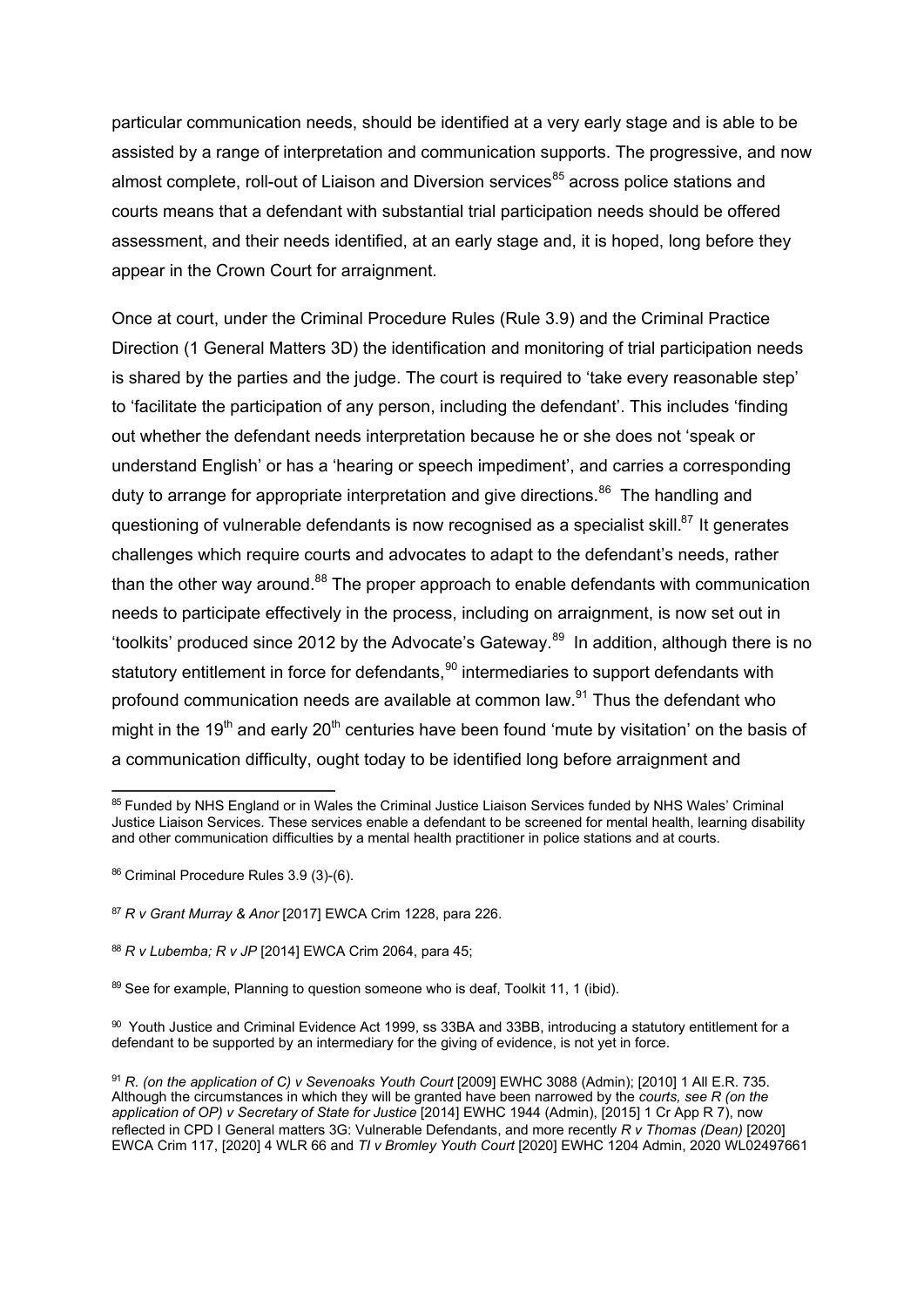supported to enter their plea and participate in trial, without reaching the point of silence on arraignment. A mute of malice procedure would thus very rarely be triggered.<sup>92</sup>

Likewise, for defendants whose participation needs are more profound, and where there are concerns that they may be unfit to plead, again such issues should be identified at the earliest opportunity. Although continuing concerns about the suitability of the *Pritchard* test have not been addressed in legislation,<sup>93</sup> as charted above the process to be adopted has been developed in statute and is well-established, although cogently criticised.<sup>94</sup> Since  $6<sup>th</sup>$ October 2014, the unfitness to plead process has been explicitly recognised in the Crim PR  $(25.10)$ .<sup>95</sup> Although an issue of unfitness may arise at any point in the trial.<sup>96</sup> it would usually be raised for consideration before arraignment. Whilst findings of unfitness are very rare – around 100 per annum, $97$  the number of cases in which an issue of fitness to plead is raised is much higher, and rising. $98$  This may be attributable to numerous factors, including a greater alertness to mental health issues amongst legal representatives<sup>99</sup> and the increased use of mental health practitioners in screening suspects and defendants.<sup>100</sup> As a result, cases involving potential unfitness to plead are highly unlikely to reach the point of silence on arraignment.

We have reached a position under modern trial provisions where occasions in which a defendant 'stands mute' prompting a potential 'mute of malice' determination should be

<sup>96</sup> See *R v Orr* [2016] EWCA Crim 889.

<sup>92</sup> As per *Holman* and *McCarthy*.

<sup>93</sup> *R v Murray* [2008] EWCA Crim 1792; *R v* Moyle [2008] EWCA Crim 3059; [2009] Crim.L.R. 586, *R v* Diamond [2008] EWCA Crim 923, [2008] MHLR 124. RD Mackay and G Kearns, "An upturn in unfitness to plead? Disability in relation to the trial under the 1991 Act" [2000] Crim. L.R. 532, 538.

<sup>94</sup> See *Unfitness to Plead, Volume 1*, Law Com No 364 and *R v Marcantonio (Robert)* [2016] EWCA Crim 14; *R v Orr* [2016] EWCA Crim 889; *R v Wells and others* [2015] EWCA Crim 2.

<sup>&</sup>lt;sup>95</sup> The Crim PR also recognises the more problematic procedure to be followed in the magistrates' courts where the court considers that 'there may be grounds for making a hospital order without convicting the defendant' under Mental Health Act 1983 s37(3). For discussion see Law Com No364 7.3ff.

<sup>97</sup> R. D. Mackay, *Unfitness to Plead – Data on Formal Findings from 2002 to 2014, Unfitness to Plead:* Appendix A, Law Com No 364*.* 

<sup>98</sup> Law Commission *Unfitness to Plead Volume 1: Report*, Appendix B, Impact Assessment, at 21-22.

<sup>99</sup> See the expectations on counsel noted by Thomas LJ, as he then was, in *R v Norman* [2008] EWCA Crim 1810 para 34(iii).

<sup>&</sup>lt;sup>100</sup> By Liaison and Diversion Services, see fn 84 above.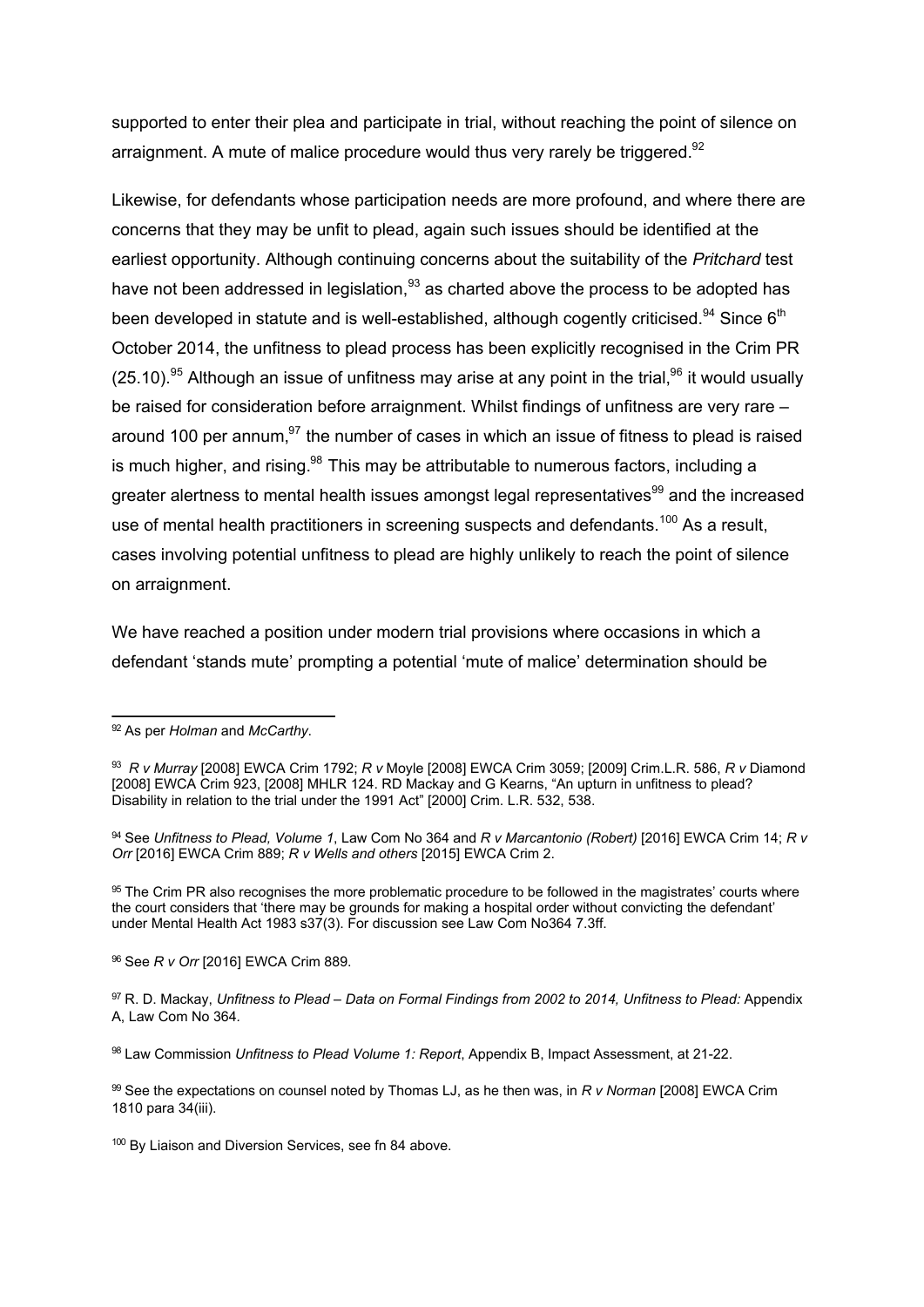extraordinarily rare, although admittedly they will occasionally occur. 101 As *Blackstone's* acknowledges.<sup>102</sup> silence on arraignment will generally only occur where the defendant is able to plead but refuses to do so, for political or personal reasons. Alternatively, it may arise where a defendant has a participation difficulty, such as a mood disorder, which has previously not been identified. The latter would be unusual and is most likely to occur if the defendant is unrepresented or has refused (as (s)he is entitled) any previous offers of assessment, or more likely both. The two scenarios may be indistinguishable for the court at the moment of the defendant's silence on arraignment, particularly where the defendant is unrepresented, as occurred in *R v Saif*.

# **HAVE THE CRIM PR RENDERED THE MUTE OF MALICE PROCESS OBSOLETE?**

Neither the Crim PR nor the Crim PD makes explicit reference to the mute of malice procedure.<sup>103</sup> Rule 3.24 provides:

"In respect of each count in the indictment—  $(a)$  if the defendant declines to enter a plea, the court must treat that as a not guilty plea unless rule 25.10 applies (Defendant unfit to plead)."

Introduced alongside rule 25.10 to which it refers, rule 3.24 cites section 6 of the CLA 1967. However, in contrast to the statute it makes no reference to defendants who are "mute of malice", nor any reference to the removal of the mute of malice procedure, and mandates the entry of a 'not guilty' plea where no plea is tendered (save where unfitness is raised).

In declining to embark on a mute of malice determination, in *R v Saif*, HHJ Donne QC declared rule 3.24 to be "a definitive statement of the law on this matter". If that is right then the mute of malice procedure is effectively obsolete and the reference to a mute of malice finding in the CLA 1967 has, in a stroke, become redundant. Was this the intention of the Criminal Procedure Rules Committee? The answer would seem to be that it was. As HHJ Donne observed when the Criminal Procedure Rule Committee consulted on the proposed

<sup>102</sup> D12.19.

103 The Crim PF and Crim PD are accessible in their entirety at http://www.justice.gov.uk/courts/procedurerules/criminal/rulesmenu-2015.

<sup>101</sup> See for example the cases of David Hampson, Swansea Crown Court, unreported 2018, recounted in https://barristerblogger.com/2018/09/27/the-silent-man-of-swansea-and-st-margaret-of-york-muteness-maliceand-mercilessness/ (last accessed 03/07/20) and Adam Abakwe, Manchester Crown Court, unreported 2019, Manchester Evening News, 04/10/19, accessible at https://www.manchestereveningnews.co.uk/news/greatermanchester-news/practically-medieval-charge-brought-against-17033951#:~:text=Get%20the%20best%20stories%20straight,through%20our%20new%20personalised%20dige st%E2%80%A6&text=A%20man%20who%20refused%20to,a%20'practically%20medieval'%20charge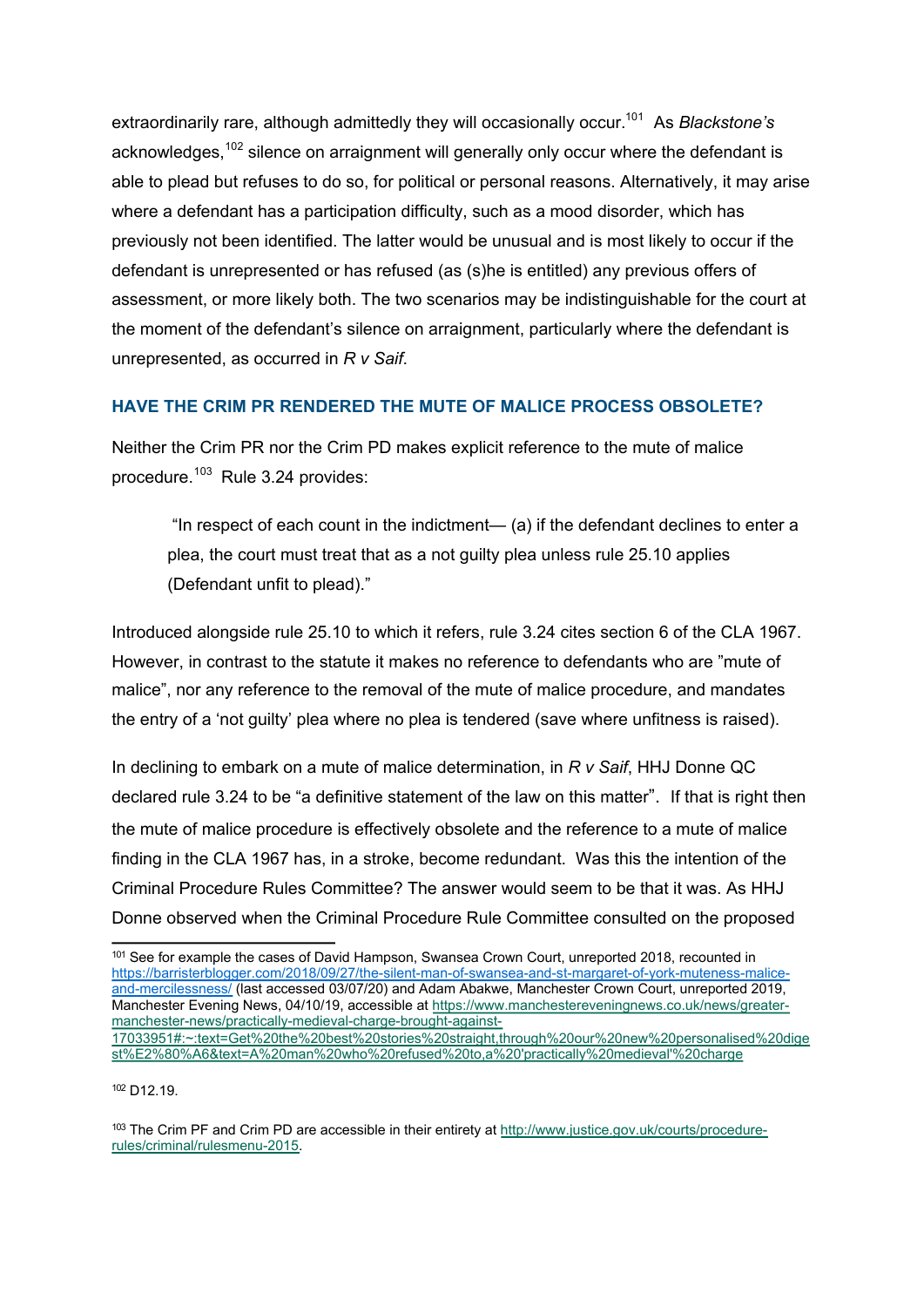new rules, at paragraph 91, it posed the following question: "*(2) Should the rules preserve the once practice of selecting a jury to decide whether a defendant who declines to plead is 'mute of malice' or 'mute by visitation of God'?"* The secretariat of the Rule Committee has confirmed that not a single respondent favoured the preservation of the practice.

### **Does the Criminal Procedure Rules Committee have the vires to abolish a determination recognised in statute?**

The powers of the Crim PR Committee derive from section 69 of the Courts Act 2003. Commentators have raised concerns that the Committee has overstepped its remit by according unprecedented powers to trial judges which undermine the adversarial paradigm under the guise of 'active case management'.<sup>104</sup> Such a criticism could not be levelled in respect of the mute of malice determination. Given the obsolete and anachronistic nature of the mute of malice procedure, we suggest that the removal of the reference in rule 3.24 to the mute of malice determination clearly meets the purpose of section 69(4) of the Courts Act 2003, because it contributes to the aim of securing an 'accessible, fair and efficient' trial process. Nor does its removal disadvantage the defendant. If HHJ Donne had empanelled a jury to determine the basis of the defendant's silence on arraignment what would have been achieved? A 'mute of malice' finding would have had no impact on the trial, which would have proceeded with a not guilty plea entered (under s.6 CLA 1967). Nor could it be said to simplify the process by ruling out the need to consider unfitness to plead. On a proper reading of the obligations under caselaw<sup>105</sup> and the Crim PR and Crim PD<sup>106</sup> the judge's duty to take reasonable steps to ensure a defendant can participate continues throughout the proceedings and could not therefore be displaced by a mute of malice determination. A 'mute by visitation' finding, following *R v Pritchard*, <sup>107</sup> would only have triggered a more focused enquiry by the judge into the same issue and on the same evidence that had been heard by the jury. What the judge needs to know is whether the defendant can participate effectively in trial, whether (s)he requires any adjustment to do so, and whether (s)he wants to avail him or herself of the opportunity to plead guilty. Any other examination of the defendant's motivation, not touching on those issues, is no longer of any relevance to the court.

<sup>104</sup> M. McConville, L. Marsh "Adversarialism goes West: Case management in criminal courts" Int Journal of Evidence & Proof Vol. 19(3), 172; L. Marsh, "Leveson's Narrow Pursuit of Justice: Efficiency and Outcomes in the Criminal Process" (2016) Common Law World Review 45, 51.

<sup>105</sup> See for example *R v Norman* [2008] EWCA Crim 1810.

<sup>106</sup> Rule 3.9 and the Criminal Practice Direction (1 General Matters 3D).

<sup>107</sup> And *Hope and Davies* (ibid).insert ref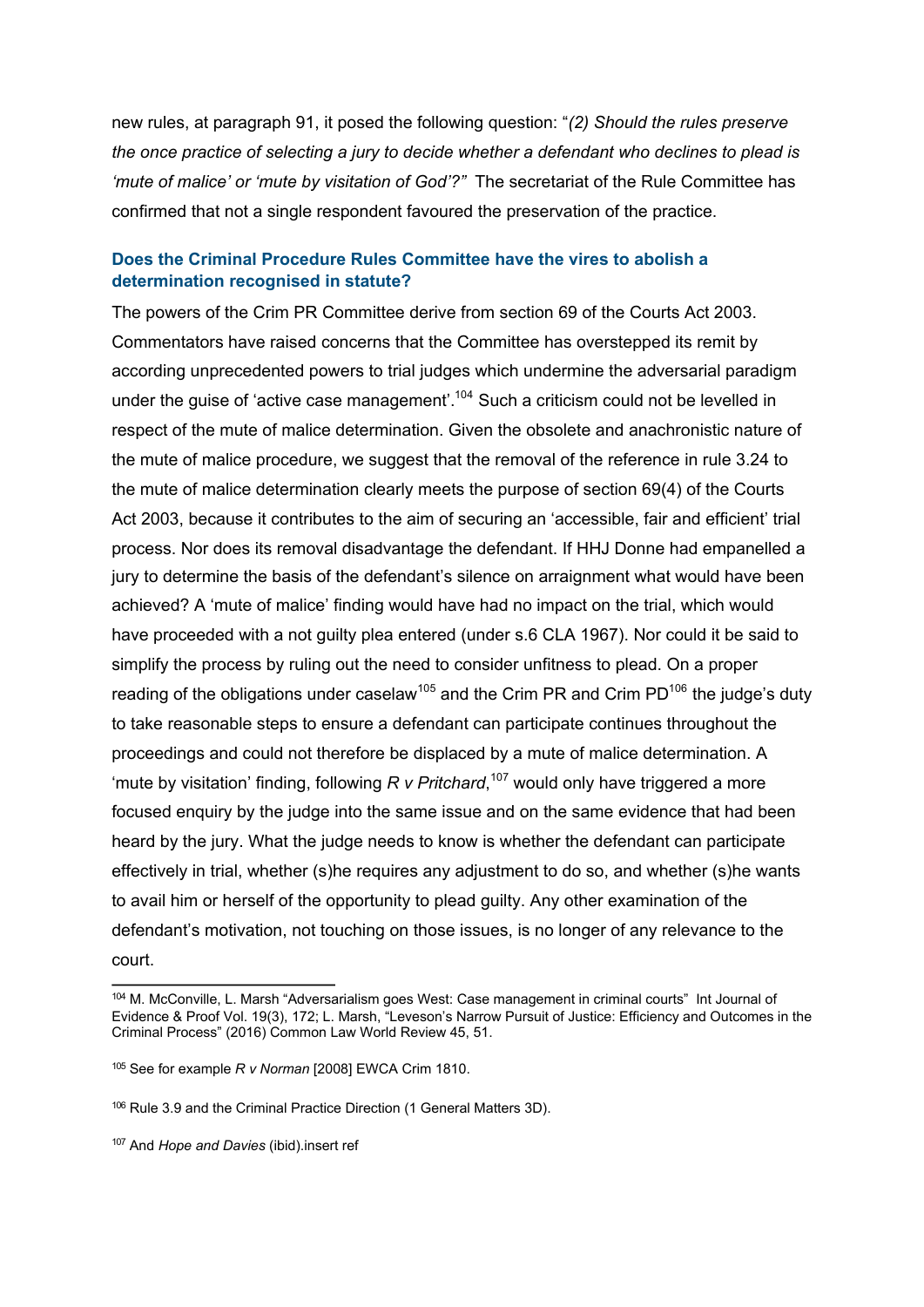Nonetheless, if this interpretation is right, rule 3.24 purports to remove entirely a determination which is explicitly recognised in statute, even if the procedure to be adopted is not spelt out. Does the Committee have the vires to do so, even if such a reform is within the spirit of the Courts Act 2003? It would appear that it does, acting in concert with the Lord Chancellor. Section 73 of the 2003 Act makes provision for the Lord Chancellor to 'by order amend, repeal or revoke any enactment that he considers necessary or desirable' in order to facilitate the making of the Crim PR or as a consequence of the making of the rules. As commentators have noted the Courts Act 2003 accords extraordinarily wide powers to the unelected Criminal Procedure Rule Committee,<sup>108</sup> prompting concerns about law-making by an undemocratic Committee.<sup>109</sup> But the effect of the legislation is clear, as the Crim PD itself makes plain at 1A.3:

"**The Criminal Procedure Rules and the Criminal Practice Directions are the law.** Together they provide a code of current practice that is binding on the courts to which they are directed, and which promotes the consistent administration of justice. Participants must comply with the Rules and Practice Direction, and directions made by the court, and so it is the responsibility of the courts and those who participate in cases to be familiar with, and to ensure that these provisions are complied with." (emphasis added)

The only issue that can be taken with rule 3.24 is that such a change in the law should be made explicit and the statute should have been amended to remove the reference to the mute of malice determination in terms by order of the Lord Chancellor under section 73 of the Court Act 2003.

#### **The continuing need for reform**

Whilst we have argued that the removal of the mute of malice procedure is a necessary and appropriate modernisation of pre-trial processes, the challenges presented by the silent defendant have not been entirely removed or yet satisfactorily addressed. Ensuring that a

<sup>108</sup> M. McConville, L. Marsh "Adversarialism goes West: Case management in criminal courts" (2015) Int Journal of Evidence & Proof, Vol. 19(3), 172.

<sup>109</sup> See for example J. Richardson, Commentary on Criminal Procedure (Amendment No. 2) Rules 2010 (S.I. 2010 No. 3026) CLW 10/01/2011, 15-18; F. Fitzgibbon QC, '"Pile-em-high-sell-em-cheap" are the imperatives. Justice and humanity get squeezed out.', The Justice Gap, 10/04/2018 accessible at https://www.thejusticegap.com/pile-em-high-sell-em-cheap-are-the-imperatives-justice-and-humanity-getsqueezed-out/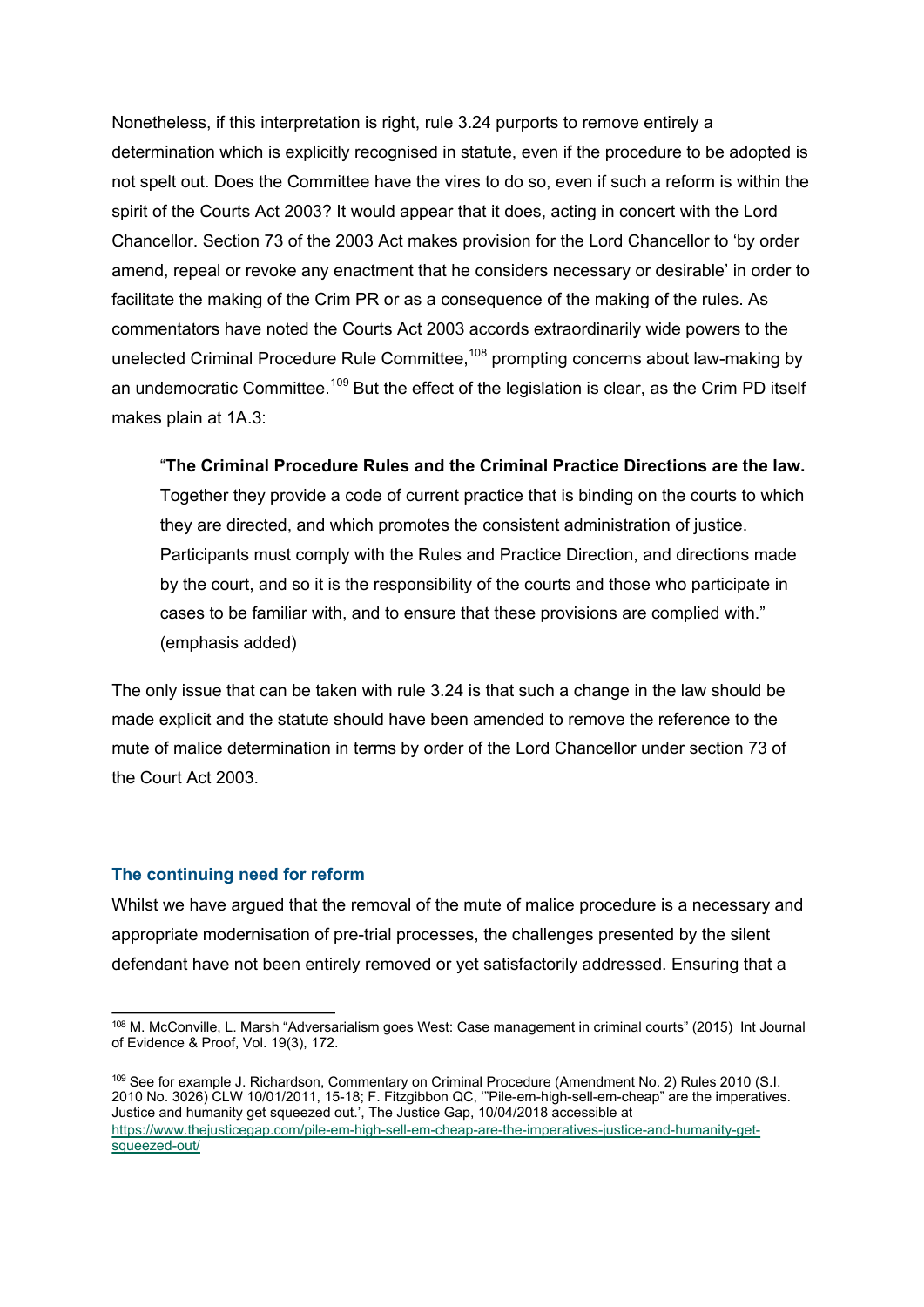defendant who does not engage at all is assisted to secure their fair trial rights is challenging. A defendant who has wilfully chosen to surrender rights and refuses support offered cannot subsequently complain that (s)he has not enjoyed them.<sup>110</sup> However, ensuring that the defendant's silence is not the result of a reduced capacity to participate effectively, such that it may not be fair to try him or her, remains the responsibility of the court and the parties. This examination of the mute of malice procedure underlines the need for progress to be made in reforming the unfitness to plead test so that it focuses on capacity for effective participation in trial, ideally following the recommendations made by the Law Commission.<sup>111</sup> Such a test must have the flexibility to address the range of challenges which may inhibit participation, moving away from the emphasis on intellectual ability in *Pritchard*, to incorporate complex communication difficulties, as well as disorders of mood and other aspects of mental illness which may undermine a defendant's ability to engage rationally with the trial process. The analysis also reminds us of the importance of removing a defendant from the full trial process only where necessary, with full consideration of the measures available to support communication, and a fair process by which to test the allegation.

There remain practical issues in respect of defendants who are silent on arraignment and at trial that also need to be provided for, potentially as part of that wider reform process. The identity of a wholly silent defendant will need to be confirmed, if necessary, by a statement from an officer identifying the defendant or by fingerprint. If a defendant will not communicate at all the judge will have to take the initiative to seek information and, potentially, expert reports. A defendant is entitled to decline to undergo medical assessment, bringing their autonomy rights<sup>112</sup> into tension with their right to a fair trial.<sup>113</sup> In the first instance the judge, and any representation the defendant might have, should make efforts to explain the purpose of the enquiries and provide any assistance and reassurance required to enable the defendant to consider whether to co-operate. Ultimately, the judge may have no option but to

<sup>110</sup> See for cases of silence *R v Ricketts* (1997 WL 1102965) or for absent defendants *R v Jones* [2002] UKHL 5, at [11].

<sup>111</sup> See Law Com no 364 *ibid.*

<sup>112</sup> Including under Articles 12 and 13 of the UNCRPD.

<sup>113</sup> Article 6 of the European Convention on Human Rights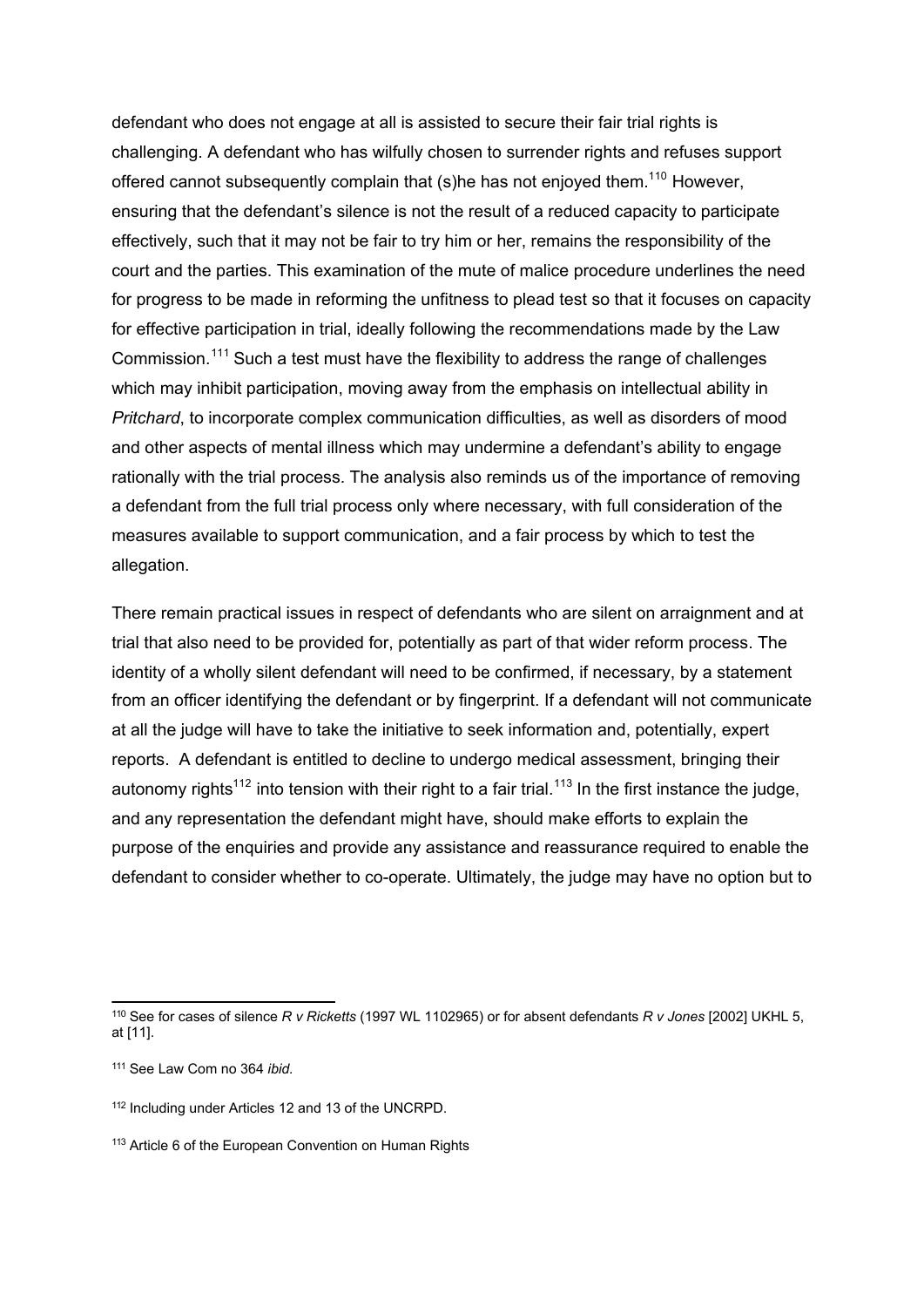remand a defendant into custody<sup>114</sup> or to hospital (where there is reason to suspect that the defendant has a mental disorder)<sup>115</sup> for reports to be prepared.

As the case of *Saif* identifies, silent defendants who are unrepresented pose additional challenges to the court in ensuring a fair trial, not just for the defendant but for victims, witnesses and the wider public. Where a defendant is found to be unfit to plead a representative is appointed by the court to put the case for the defendant at the trial of the facts (CP(I)A 1964 s4A(2)(b)). However, whatever the difficulties, we consider that there is no basis for mandating representation where the silent defendant is fit to plead. Not only would it be an undue restriction of the legal autonomy of the individual,<sup>116</sup> but an uncooperative defendant should not be put in a better position than a cooperative unrepresented defendant. Additionally, to impose representation would arguably be ineffective since counsel would be likely to have no instructions and would not, unlike the representative appointed under the CP(I)A, have a basis for acting, independent of instructions, in the defendant's best interests. Of course, this does not preclude the judge ensuring, insofar as that is possible, that the defendant understands the benefits of legal representation and its availability.

Thought will also need to be given to how the jury should be directed in respect of the defendant's silence during trial, especially where the defendant is unrepresented. The jury may need to be reminded that, although the defendant has said nothing, it is for the prosecution to prove guilt, that the defendant is entitled to remain silent, and that they should not speculate on the reasons for that, or infer that (s)he is guilty from the mere fact of his or her silence.<sup>117</sup> The scope for drawing adverse inferences under the Criminal Justice and Public Order Act 1994 will inevitably be limited where the silent defendant advances no positive case at trial.<sup>118</sup> However, where the defendant chooses not to give evidence, and

<sup>114</sup> Bail Act 1976, Sch.1, Pt1, para 7.

<sup>115</sup> Mental Health Act 1983, s35. Such a remand would require evidence from a registered medical practitioner that there is a reason to suspect that the defendant has a mental disorder (s35(3)(a)).

<sup>116</sup> Including for those who are fit to plead but with disabilities, who enjoy equal rights under the UNCRPD (Article 12 and 13),

<sup>117</sup> See *Ricketts* for consideration of jury direction re a silent defendant (1997 WL 1102965) at para 37.

<sup>118</sup> Adverse inferences under s34 CJPOA 1994 and s11 Criminal Procedure and Investigations Act 1996 are unlikely to be appropriate, although failure to account for presence or objects/substances/marks (s36 and 37 CJPOA 1994) may still be relevant.